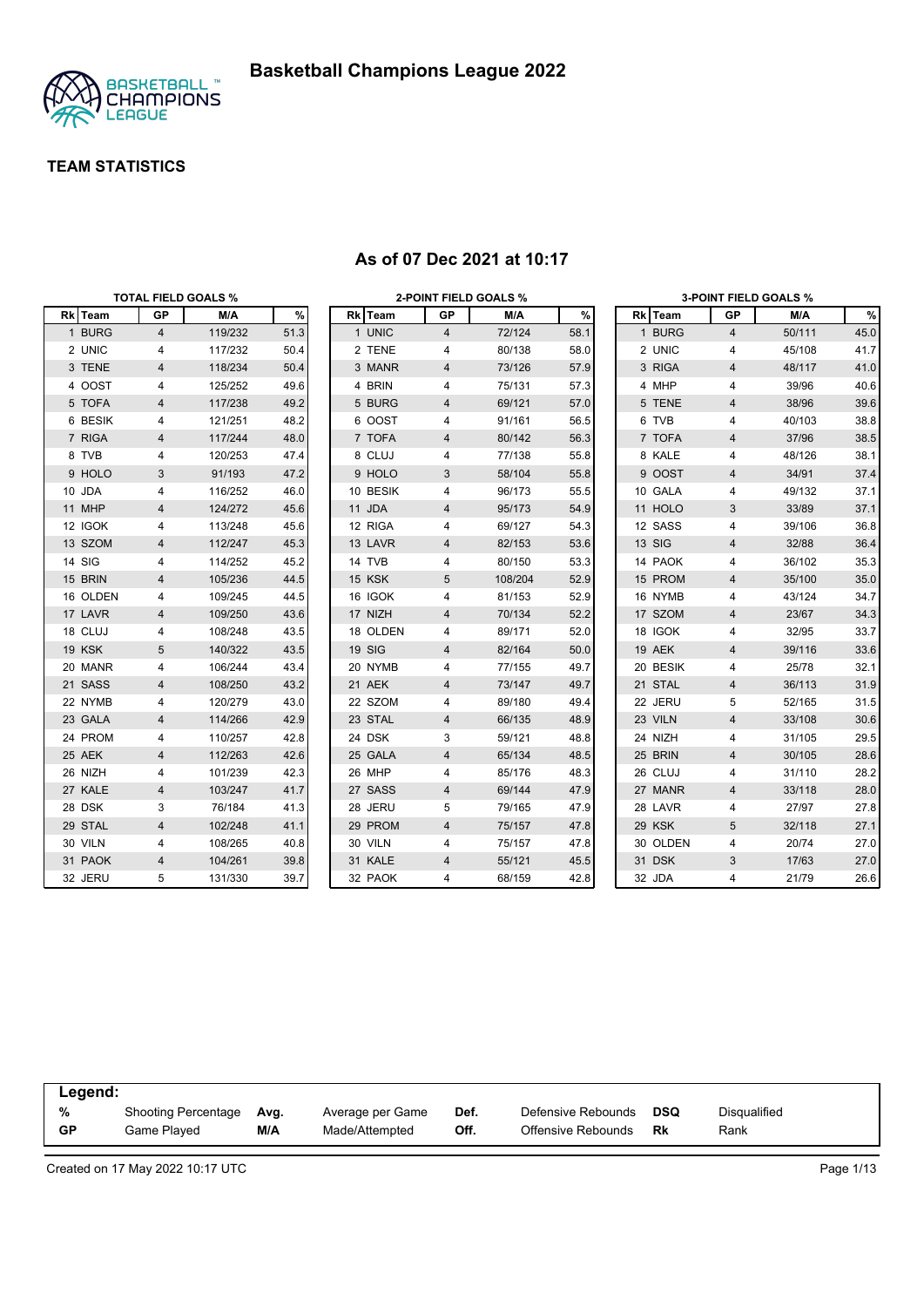

|          | <b>FREE THROWS %</b> |        |      |          | <b>POINTS FOR</b> |              |      |        |          | <b>POINTS AGAINST</b>   |       |      |
|----------|----------------------|--------|------|----------|-------------------|--------------|------|--------|----------|-------------------------|-------|------|
| Rk Team  | <b>GP</b>            | M/A    | $\%$ | Rk Team  | <b>GP</b>         | <b>Total</b> | Avg. |        | Rk Team  | GP                      | Total | Avg. |
| 1 GALA   | $\overline{4}$       | 69/80  | 86.3 | 1 HOLO   | 3                 | 267          | 89.0 |        | 1 UNIC   | $\overline{4}$          | 264   | 66.0 |
| 2 VILN   | 4                    | 71/87  | 81.6 | 2 GALA   | 4                 | 346          | 86.5 |        | 2 MANR   | 4                       | 280   | 70.0 |
| 3 NYMB   | $\overline{4}$       | 43/54  | 79.6 | 3 OOST   | 4                 | 346          | 86.5 |        | 3 TENE   | $\overline{4}$          | 288   | 72.0 |
| 4 MANR   | 4                    | 69/87  | 79.3 | 4 MHP    | 4                 | 335          | 83.8 |        | 4 JDA    | 4                       | 291   | 72.8 |
| 5 STAL   | 4                    | 65/82  | 79.3 | 5 TVB    | 4                 | 331          | 82.8 |        | 5 MHP    | 4                       | 296   | 74.0 |
| 6 PROM   | 4                    | 44/56  | 78.6 | 6 RIGA   | 4                 | 330          | 82.5 |        | 6 VILN   | 4                       | 296   | 74.0 |
| 7 TVB    | 4                    | 51/65  | 78.5 | 7 TOFA   | $\overline{4}$    | 330          | 82.5 |        | 7 PAOK   | $\overline{4}$          | 297   | 74.3 |
| 8 MHP    | 4                    | 48/62  | 77.4 | 8 BURG   | 4                 | 328          | 82.0 |        | 8 DSK    | 3                       | 224   | 74.7 |
| 9 NIZH   | 4                    | 64/83  | 77.1 | 9 NYMB   | 4                 | 326          | 81.5 |        | 9 SZOM   | $\overline{4}$          | 300   | 75.0 |
| 10 LAVR  | 4                    | 47/61  | 77.0 | 10 VILN  | 4                 | 320          | 80.0 |        | 10 JERU  | 5                       | 376   | 75.2 |
| 11 DSK   | 3                    | 46/60  | 76.7 | 11 AEK   | 4                 | 319          | 79.8 | 11 TVB |          | $\overline{4}$          | 303   | 75.8 |
| 12 OLDEN | 4                    | 71/93  | 76.3 | 12 CLUJ  | 4                 | 316          | 79.0 |        | 12 LAVR  | 4                       | 309   | 77.3 |
| 13 TOFA  | 4                    | 59/78  | 75.6 | 13 UNIC  | 4                 | 316          | 79.0 |        | 13 STAL  | $\overline{4}$          | 309   | 77.3 |
| 14 SASS  | 4                    | 47/63  | 74.6 | 14 MANR  | 4                 | 314          | 78.5 |        | 14 CLUJ  | 4                       | 310   | 77.5 |
| 15 UNIC  | 4                    | 37/50  | 74.0 | 15 IGOK  | 4                 | 309          | 77.3 | 15 SIG |          | $\overline{\mathbf{4}}$ | 311   | 77.8 |
| 16 RIGA  | 4                    | 48/65  | 73.8 | 16 OLDEN | 4                 | 309          | 77.3 |        | 16 HOLO  | 3                       | 235   | 78.3 |
| 17 AEK   | $\overline{4}$       | 56/76  | 73.7 | 17 TENE  | 4                 | 309          | 77.3 |        | 17 BURG  | $\overline{4}$          | 313   | 78.3 |
| 18 SIG   | 4                    | 47/64  | 73.4 | 18 JERU  | 5                 | 385          | 77.0 |        | 18 TOFA  | 4                       | 313   | 78.3 |
| 19 HOLO  | 3                    | 52/71  | 73.2 | 19 BESIK | 4                 | 308          | 77.0 |        | 19 PROM  | $\overline{4}$          | 318   | 79.5 |
| 20 BESIK | 4                    | 41/56  | 73.2 | 20 SIG   | 4                 | 307          | 76.8 |        | 20 BRIN  | 4                       | 319   | 79.8 |
| 21 OOST  | 4                    | 62/85  | 72.9 | 21 KALE  | 4                 | 305          | 76.3 |        | 21 IGOK  | $\overline{4}$          | 321   | 80.3 |
| 22 KALE  | 4                    | 51/70  | 72.9 | 22 STAL  | 4                 | 305          | 76.3 |        | 22 BESIK | 4                       | 324   | 81.0 |
| 23 BURG  | 4                    | 40/55  | 72.7 | 23 SZOM  | 4                 | 304          | 76.0 | 23 KSK |          | 5                       | 406   | 81.2 |
| 24 KSK   | 5                    | 55/77  | 71.4 | 24 PAOK  | 4                 | 303          | 75.8 |        | 24 GALA  | 4                       | 325   | 81.3 |
| 25 JDA   | $\overline{4}$       | 31/44  | 70.5 | 25 SASS  | 4                 | 302          | 75.5 |        | 25 NIZH  | $\overline{\mathbf{4}}$ | 325   | 81.3 |
| 26 SZOM  | 4                    | 57/82  | 69.5 | 26 PROM  | 4                 | 299          | 74.8 |        | 26 OOST  | 4                       | 326   | 81.5 |
| 27 PAOK  | $\overline{4}$       | 59/85  | 69.4 | 27 NIZH  | $\overline{4}$    | 297          | 74.3 |        | 27 OLDEN | $\overline{4}$          | 332   | 83.0 |
| 28 CLUJ  | 4                    | 69/104 | 66.3 | 28 KSK   | 5                 | 367          | 73.4 |        | 28 RIGA  | 4                       | 335   | 83.8 |
| 29 BRIN  | 4                    | 50/76  | 65.8 | 29 LAVR  | 4                 | 292          | 73.0 |        | 29 KALE  | $\overline{4}$          | 338   | 84.5 |
| 30 JERU  | 5                    | 71/109 | 65.1 | 30 BRIN  | 4                 | 290          | 72.5 |        | 30 NYMB  | 4                       | 341   | 85.3 |
| 31 IGOK  | $\overline{4}$       | 51/79  | 64.6 | 31 DSK   | 3                 | 215          | 71.7 |        | 31 SASS  | $\overline{4}$          | 343   | 85.8 |
| 32 TENE  | 4                    | 35/64  | 54.7 | 32 JDA   | 4                 | 284          | 71.0 | 32 AEK |          | 4                       | 346   | 86.5 |

| Legend:   |                            |      |                  |      |                    |     |              |
|-----------|----------------------------|------|------------------|------|--------------------|-----|--------------|
| %         | <b>Shooting Percentage</b> | Ava. | Average per Game | Def. | Defensive Rebounds | DSQ | Disqualified |
| <b>GP</b> | Game Played                | M/A  | Made/Attempted   | Off. | Offensive Rebounds | Rk  | Rank         |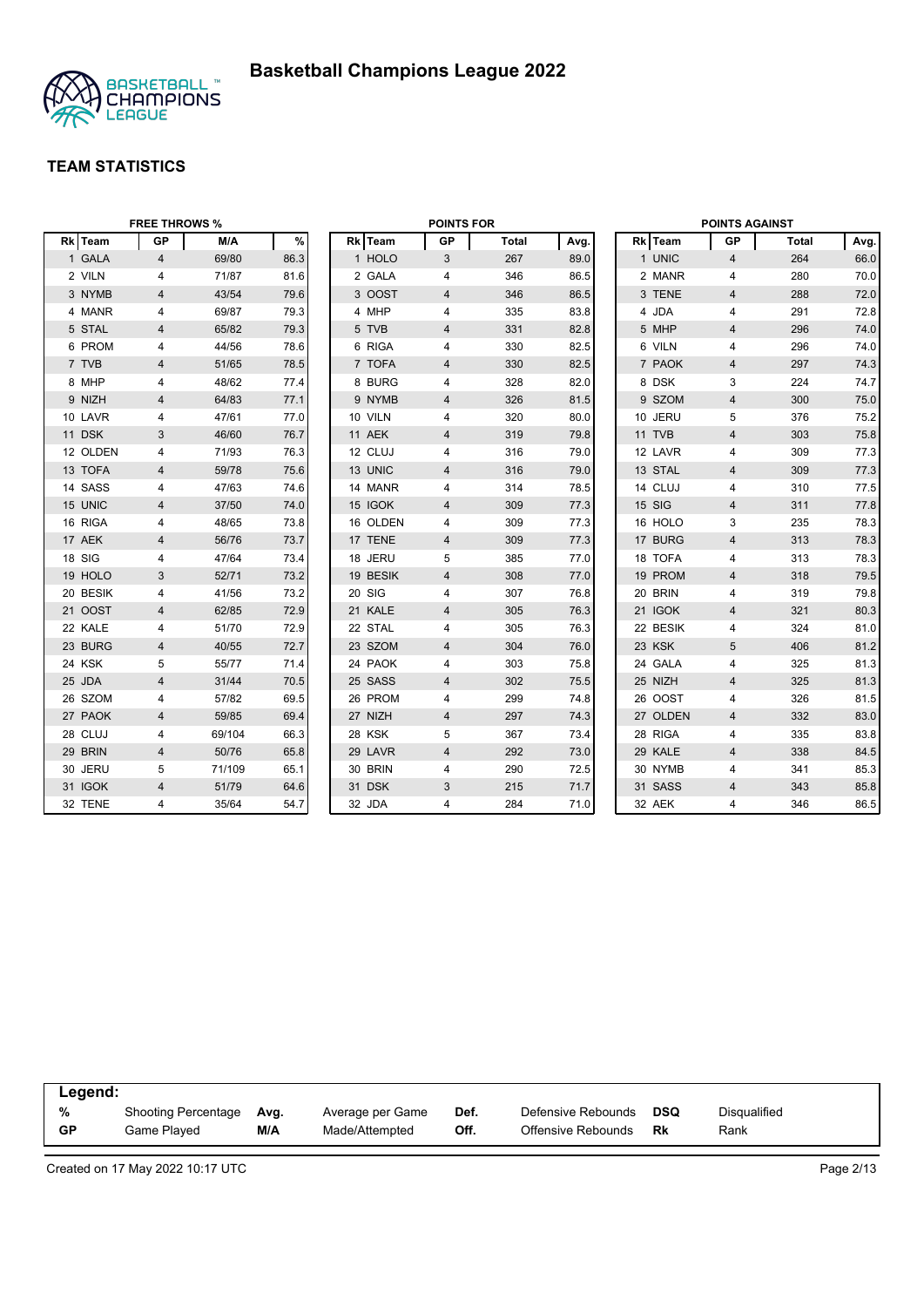

|          |                | <b>REBOUNDS</b> |      |              |      |               | <b>ASSISTS</b>          |              |      |          | <b>FOULS</b>   |              |      |
|----------|----------------|-----------------|------|--------------|------|---------------|-------------------------|--------------|------|----------|----------------|--------------|------|
| Rk Team  | <b>GP</b>      | Off.            | Def. | <b>Total</b> | Avg. | Rk Team       | <b>GP</b>               | <b>Total</b> | Avg. | Rk Team  | <b>GP</b>      | <b>Total</b> | Avg. |
| 1 IGOK   | 4              | 60              | 118  | 178          | 44.5 | 1 OOST        | 4                       | 91           | 22.8 | 1 HOLO   | 3              | 79           | 26.3 |
| 2 JERU   | 5              | 66              | 140  | 206          | 41.2 | 2 RIGA        | 4                       | 90           | 22.5 | 2 NYMB   | 4              | 88           | 22.0 |
| 3 MHP    | 4              | 60              | 101  | 161          | 40.3 | 3 BURG        | 4                       | 87           | 21.8 | 3 JERU   | 5              | 108          | 21.6 |
| 4 SZOM   | 4              | 54              | 105  | 159          | 39.8 | 4 TVB         | 4                       | 84           | 21.0 | 4 RIGA   | 4              | 85           | 21.3 |
| 5 CLUJ   | 4              | 52              | 106  | 158          | 39.5 | 5 UNIC        | 4                       | 82           | 20.5 | 5 DSK    | 3              | 64           | 21.3 |
| 6 STAL   | 4              | 41              | 117  | 158          | 39.5 | 6 BRIN        | 4                       | 77           | 19.3 | 6 KSK    | 5              | 105          | 21.0 |
| 7 MANR   | 4              | 43              | 114  | 157          | 39.3 | 7 CLUJ        | 4                       | 77           | 19.3 | 7 BESIK  | 4              | 84           | 21.0 |
| 8 PAOK   | 4              | 43              | 110  | 153          | 38.3 | 8 TOFA        | 4                       | 77           | 19.3 | 8 OOST   | 4              | 84           | 21.0 |
| 9 HOLO   | 3              | 23              | 92   | 115          | 38.3 | 9 MANR        | 4                       | 76           | 19.0 | 9 NIZH   | 4              | 83           | 20.8 |
| 10 PROM  | 4              | 44              | 108  | 152          | 38.0 | 10 HOLO       | 3                       | 57           | 19.0 | 10 TOFA  | 4              | 83           | 20.8 |
| 11 DSK   | 3              | 38              | 76   | 114          | 38.0 | <b>11 SIG</b> | $\overline{\mathbf{4}}$ | 75           | 18.8 | 11 BRIN  | 4              | 81           | 20.3 |
| 12 TENE  | 4              | 35              | 114  | 149          | 37.3 | 12 IGOK       | 4                       | 73           | 18.3 | 12 BURG  | $\overline{4}$ | 81           | 20.3 |
| 13 TVB   | 4              | 43              | 106  | 149          | 37.3 | 13 SZOM       | 4                       | 71           | 17.8 | 13 CLUJ  | $\overline{4}$ | 81           | 20.3 |
| 14 GALA  | 4              | 46              | 102  | 148          | 37.0 | 14 TENE       | 4                       | 71           | 17.8 | 14 MANR  | 4              | 81           | 20.3 |
| 15 NYMB  | 4              | 41              | 107  | 148          | 37.0 | 15 BESIK      | 4                       | 70           | 17.5 | 15 OLDEN | 4              | 81           | 20.3 |
| 16 SIG   | 4              | 54              | 94   | 148          | 37.0 | 16 GALA       | 4                       | 70           | 17.5 | 16 PAOK  | 4              | 81           | 20.3 |
| 17 OOST  | 4              | 39              | 105  | 144          | 36.0 | 17 JDA        | 4                       | 70           | 17.5 | 17 TVB   | $\overline{4}$ | 81           | 20.3 |
| 18 NIZH  | 4              | 49              | 94   | 143          | 35.8 | 18 NIZH       | 4                       | 70           | 17.5 | 18 VILN  | $\overline{4}$ | 81           | 20.3 |
| 19 KSK   | 5              | 65              | 110  | 175          | 35.0 | 19 PROM       | 4                       | 69           | 17.3 | 19 SASS  | $\overline{4}$ | 80           | 20.0 |
| 20 VILN  | 4              | 50              | 90   | 140          | 35.0 | 20 SASS       | 4                       | 69           | 17.3 | 20 KALE  | 4              | 79           | 19.8 |
| 21 BESIK | 4              | 33              | 106  | 139          | 34.8 | 21 KALE       | 4                       | 67           | 16.8 | 21 SZOM  | $\overline{4}$ | 79           | 19.8 |
| 22 JDA   | 4              | 41              | 97   | 138          | 34.5 | 22 VILN       | 4                       | 66           | 16.5 | 22 AEK   | 4              | 77           | 19.3 |
| 23 BURG  | 4              | 38              | 99   | 137          | 34.3 | 23 NYMB       | 4                       | 65           | 16.3 | 23 MHP   | $\overline{4}$ | 77           | 19.3 |
| 24 RIGA  | 4              | 40              | 96   | 136          | 34.0 | 24 OLDEN      | 4                       | 65           | 16.3 | 24 LAVR  | 4              | 75           | 18.8 |
| 25 BRIN  | 4              | 27              | 106  | 133          | 33.3 | 25 PAOK       | 4                       | 64           | 16.0 | 25 TENE  | 4              | 75           | 18.8 |
| 26 UNIC  | 4              | 32              | 100  | 132          | 33.0 | 26 JERU       | 5                       | 79           | 15.8 | 26 JDA   | 4              | 74           | 18.5 |
| 27 KALE  | $\overline{4}$ | 35              | 95   | 130          | 32.5 | 27 MHP        | 4                       | 61           | 15.3 | 27 PROM  | $\overline{4}$ | 74           | 18.5 |
| 28 LAVR  | 4              | 35              | 94   | 129          | 32.3 | 28 STAL       | 4                       | 61           | 15.3 | 28 STAL  | 4              | 74           | 18.5 |
| 29 TOFA  | 4              | 37              | 92   | 129          | 32.3 | 29 KSK        | 5                       | 72           | 14.4 | 29 IGOK  | $\overline{4}$ | 73           | 18.3 |
| 30 OLDEN | 4              | 41              | 86   | 127          | 31.8 | 30 AEK        | 4                       | 56           | 14.0 | 30 GALA  | 4              | 69           | 17.3 |
| 31 AEK   | 4              | 41              | 81   | 122          | 30.5 | 31 LAVR       | 4                       | 50           | 12.5 | 31 SIG   | 4              | 69           | 17.3 |
| 32 SASS  | 4              | 41              | 76   | 117          | 29.3 | 32 DSK        | 3                       | 37           | 12.3 | 32 UNIC  | $\overline{4}$ | 66           | 16.5 |

| Legend: |                            |      |                  |      |                    |     |              |
|---------|----------------------------|------|------------------|------|--------------------|-----|--------------|
| %       | <b>Shooting Percentage</b> | Avg. | Average per Game | Def. | Defensive Rebounds | DSQ | Disgualified |
| GP      | Game Plaved                | M/A  | Made/Attempted   | Off. | Offensive Rebounds | Rk  | Rank         |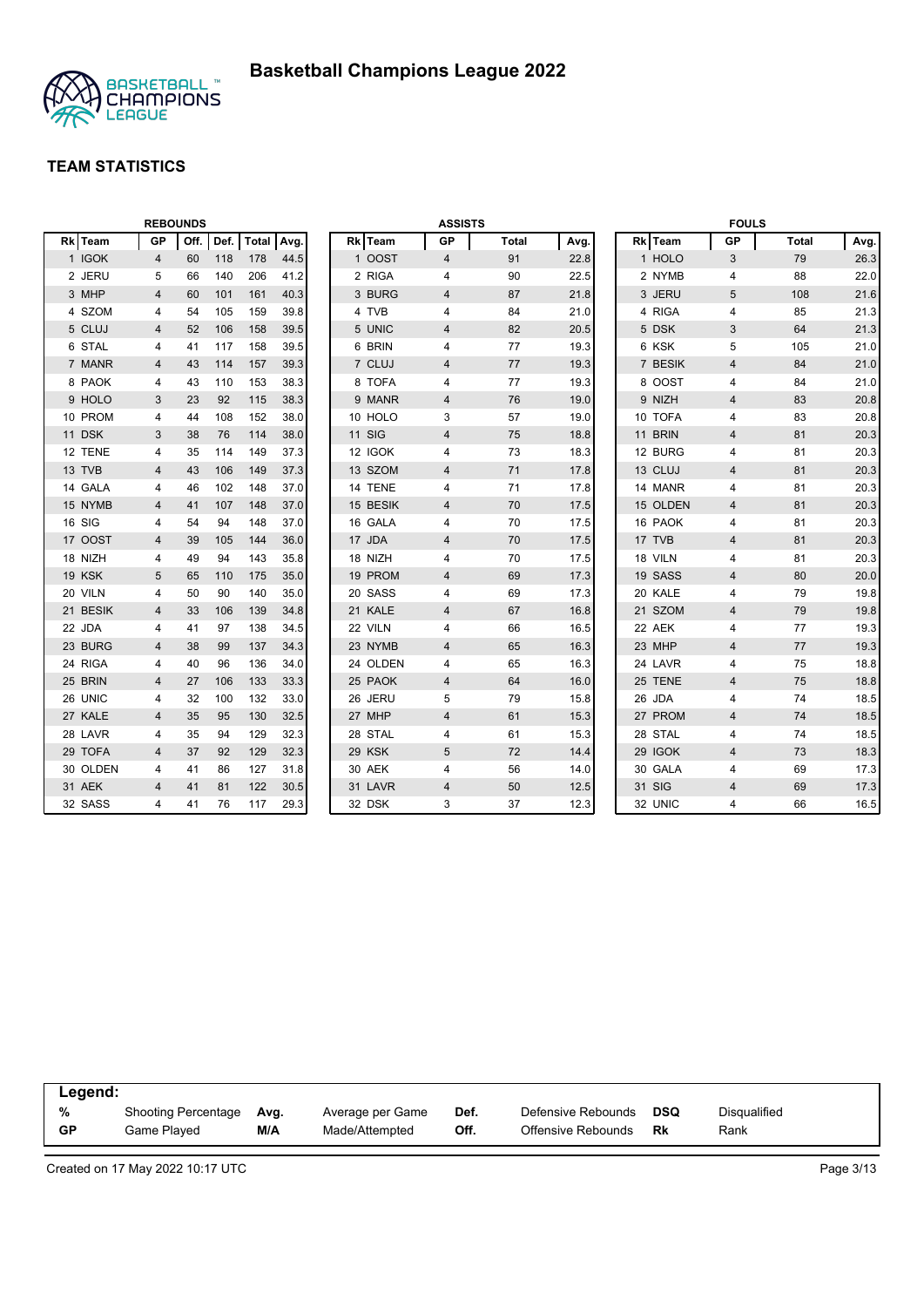

|          | <b>TURNOVERS</b> |       |      |         | <b>STEALS</b>  |              |      |          | <b>BLOCKED SHOTS</b> |                |         |
|----------|------------------|-------|------|---------|----------------|--------------|------|----------|----------------------|----------------|---------|
| Rk Team  | <b>GP</b>        | Total | Avg. | Rk Team | GP             | <b>Total</b> | Avg. | Rk Team  | GP                   | Total          | Avg.    |
| 1 DSK    | 3                | 59    | 19.7 | 1 DSK   | 3              | 31           | 10.3 | 1 KSK    | 5                    | 27             | 5.4     |
| 2 BURG   | 4                | 67    | 16.8 | 2 JDA   | 4              | 35           | 8.8  | 2 BESIK  | 4                    | 19             | 4.8     |
| 3 CLUJ   | $\overline{4}$   | 67    | 16.8 | 3 LAVR  | 4              | 35           | 8.8  | 3 CLUJ   | $\overline{4}$       | 18             | 4.5     |
| 4 RIGA   | 4                | 65    | 16.3 | 4 CLUJ  | 4              | 32           | 8.0  | 4 MHP    | 4                    | 18             | 4.5     |
| 5 STAL   | 4                | 65    | 16.3 | 5 GALA  | 4              | 32           | 8.0  | 5 TVB    | 4                    | 17             | 4.3     |
| 6 BRIN   | 4                | 63    | 15.8 | 6 OLDEN | 4              | 32           | 8.0  | 6 PAOK   | $\overline{4}$       | 14             | 3.5     |
| 7 BESIK  | 4                | 62    | 15.5 | 7 SASS  | 4              | 31           | 7.8  | 7 SASS   | $\overline{4}$       | 14             | 3.5     |
| 8 NIZH   | 4                | 62    | 15.5 | 8 BESIK | 4              | 30           | 7.5  | 8 TENE   | 4                    | 14             | 3.5     |
| 9 SASS   | 4                | 62    | 15.5 | 9 BRIN  | 4              | 30           | 7.5  | 9 SZOM   | 4                    | 13             | 3.3     |
| 10 UNIC  | 4                | 62    | 15.5 | 10 VILN | 4              | 30           | 7.5  | 10 JERU  | 5                    | 16             | 3.2     |
| 11 IGOK  | 4                | 61    | 15.3 | 11 HOLO | 3              | 22           | 7.3  | 11 OOST  | $\overline{4}$       | 12             | 3.0     |
| 12 SIG   | 4                | 61    | 15.3 | 12 JERU | 5              | 35           | 7.0  | 12 RIGA  | 4                    | 12             | 3.0     |
| 13 TENE  | $\overline{4}$   | 60    | 15.0 | 13 SZOM | 4              | 28           | 7.0  | 13 STAL  | $\overline{4}$       | 12             | 3.0     |
| 14 MANR  | $\overline{4}$   | 57    | 14.3 | 14 UNIC | 4              | 28           | 7.0  | 14 HOLO  | 3                    | 9              | 3.0     |
| 15 PROM  | 4                | 57    | 14.3 | 15 AEK  | 4              | 27           | 6.8  | 15 IGOK  | $\overline{4}$       | 11             | $2.8\,$ |
| 16 KALE  | 4                | 56    | 14.0 | 16 SIG  | 4              | 27           | 6.8  | 16 MANR  | 4                    | 11             | 2.8     |
| 17 KSK   | 5                | 67    | 13.4 | 17 TOFA | $\overline{4}$ | 27           | 6.8  | 17 UNIC  | $\overline{4}$       | 11             | 2.8     |
| 18 SZOM  | 4                | 53    | 13.3 | 18 MANR | 4              | 26           | 6.5  | 18 BURG  | $\overline{4}$       | 10             | 2.5     |
| 19 JERU  | 5                | 66    | 13.2 | 19 MHP  | 4              | 26           | 6.5  | 19 JDA   | $\overline{4}$       | 9              | 2.3     |
| 20 JDA   | 4                | 52    | 13.0 | 20 RIGA | 4              | 26           | 6.5  | 20 KALE  | 4                    | 9              | 2.3     |
| 21 MHP   | 4                | 52    | 13.0 | 21 KSK  | 5              | 32           | 6.4  | 21 LAVR  | $\overline{4}$       | 9              | 2.3     |
| 22 TOFA  | 4                | 52    | 13.0 | 22 STAL | 4              | 25           | 6.3  | 22 OLDEN | 4                    | 9              | 2.3     |
| 23 TVB   | 4                | 52    | 13.0 | 23 TVB  | 4              | 25           | 6.3  | 23 TOFA  | $\overline{4}$       | 8              | 2.0     |
| 24 HOLO  | 3                | 39    | 13.0 | 24 TENE | 4              | 24           | 6.0  | 24 AEK   | 4                    | $\overline{7}$ | 1.8     |
| 25 OOST  | $\overline{4}$   | 51    | 12.8 | 25 PAOK | 4              | 22           | 5.5  | 25 GALA  | $\overline{4}$       | $\overline{7}$ | 1.8     |
| 26 VILN  | 4                | 48    | 12.0 | 26 PROM | 4              | 22           | 5.5  | 26 NIZH  | $\overline{4}$       | $\overline{7}$ | 1.8     |
| 27 LAVR  | $\overline{4}$   | 47    | 11.8 | 27 BURG | $\overline{4}$ | 21           | 5.3  | 27 VILN  | $\overline{4}$       | $\overline{7}$ | 1.8     |
| 28 OLDEN | 4                | 47    | 11.8 | 28 KALE | 4              | 19           | 4.8  | 28 DSK   | 3                    | 5              | $1.7$   |
| 29 AEK   | 4                | 41    | 10.3 | 29 NYMB | 4              | 19           | 4.8  | 29 BRIN  | $\overline{4}$       | 6              | 1.5     |
| 30 NYMB  | 4                | 41    | 10.3 | 30 OOST | 4              | 18           | 4.5  | 30 PROM  | 4                    | 6              | 1.5     |
| 31 GALA  | $\overline{4}$   | 39    | 9.8  | 31 NIZH | $\overline{4}$ | 17           | 4.3  | 31 SIG   | $\overline{4}$       | 5              | 1.3     |
| 32 PAOK  | 4                | 37    | 9.3  | 32 IGOK | 4              | 16           | 4.0  | 32 NYMB  | 4                    | $\overline{2}$ | 0.5     |

| Legend: |                     |      |                  |      |                    |     |              |
|---------|---------------------|------|------------------|------|--------------------|-----|--------------|
| %       | Shooting Percentage | Ava. | Average per Game | Def. | Defensive Rebounds | DSQ | Disqualified |
| GP      | Game Played         | M/A  | Made/Attempted   | Off. | Offensive Rebounds | Rk  | Rank         |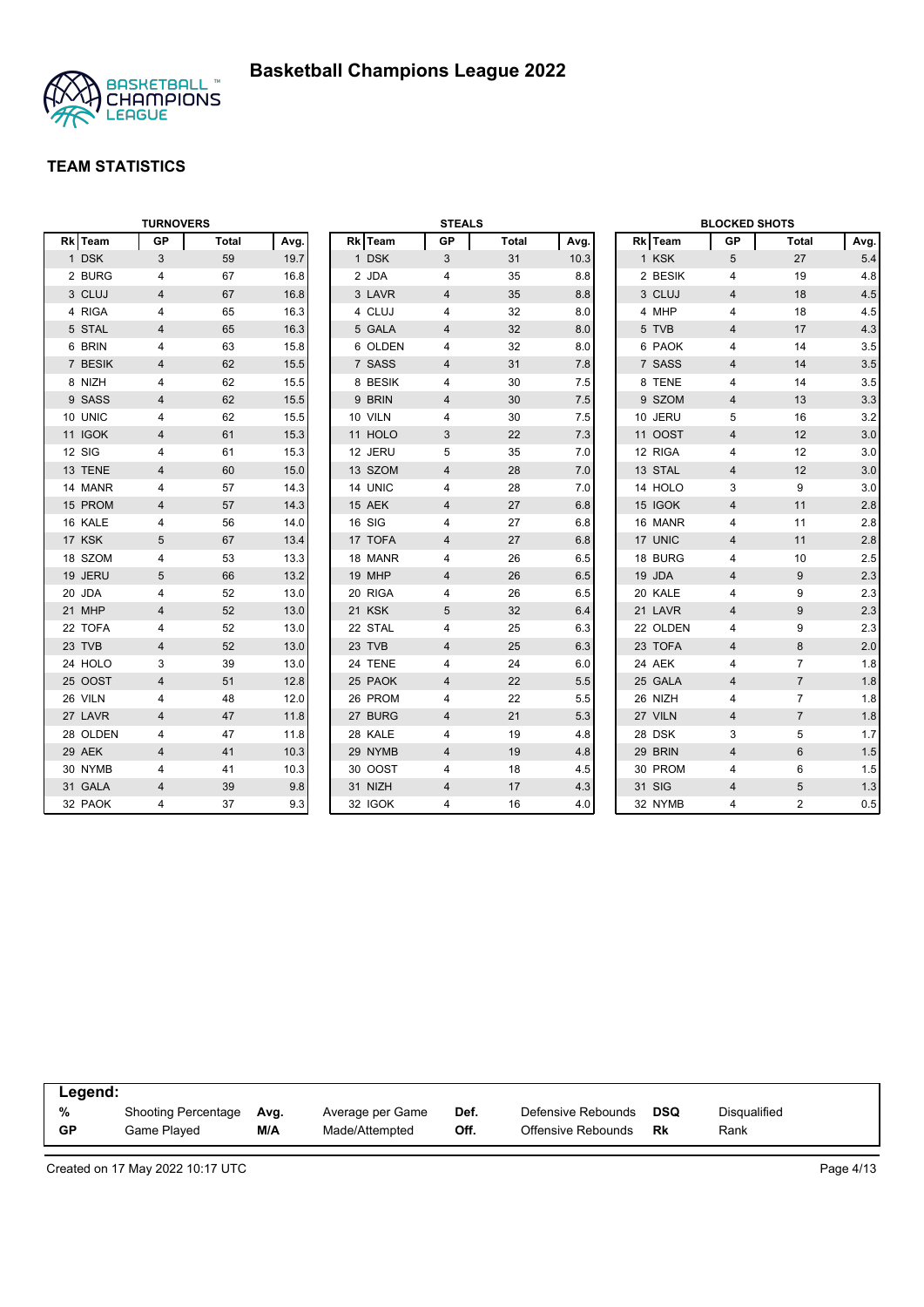



|          |                | <b>TOTAL FIELD GOALS MADE</b> |      |               |                | <b>2-POINT FIELD GOALS MADE</b> |      |          |                | <b>3-POINT FIELD GOALS MADE</b> |         |
|----------|----------------|-------------------------------|------|---------------|----------------|---------------------------------|------|----------|----------------|---------------------------------|---------|
| Rk Team  | GP             | M/A                           | Avg. | Rk Team       | GP             | Total                           | Avg. | Rk Team  | GР             | Total                           | Avg.    |
| 1 OOST   | 4              | 125                           | 31.3 | 1 BESIK       | 4              | 96                              | 24.0 | 1 BURG   | $\overline{4}$ | 50                              | 12.5    |
| 2 MHP    | 4              | 124                           | 31.0 | 2 JDA         | 4              | 95                              | 23.8 | 2 GALA   | 4              | 49                              | 12.3    |
| 3 BESIK  | $\overline{4}$ | 121                           | 30.3 | 3 OOST        | $\overline{4}$ | 91                              | 22.8 | 3 KALE   | $\overline{4}$ | 48                              | 12.0    |
| 4 HOLO   | 3              | 91                            | 30.3 | 4 OLDEN       | 4              | 89                              | 22.3 | 4 RIGA   | $\overline{4}$ | 48                              | 12.0    |
| 5 NYMB   | 4              | 120                           | 30.0 | 5 SZOM        | 4              | 89                              | 22.3 | 5 UNIC   | 4              | 45                              | 11.3    |
| 6 TVB    | 4              | 120                           | 30.0 | 6 KSK         | 5              | 108                             | 21.6 | 6 HOLO   | 3              | 33                              | 11.0    |
| 7 BURG   | $\overline{4}$ | 119                           | 29.8 | 7 MHP         | $\overline{4}$ | 85                              | 21.3 | 7 NYMB   | $\overline{4}$ | 43                              | 10.8    |
| 8 TENE   | 4              | 118                           | 29.5 | 8 LAVR        | 4              | 82                              | 20.5 | 8 JERU   | 5              | 52                              | 10.4    |
| 9 RIGA   | $\overline{4}$ | 117                           | 29.3 | 9 SIG         | $\overline{4}$ | 82                              | 20.5 | 9 TVB    | $\overline{4}$ | 40                              | 10.0    |
| 10 TOFA  | 4              | 117                           | 29.3 | 10 IGOK       | 4              | 81                              | 20.3 | 10 AEK   | 4              | 39                              | 9.8     |
| 11 UNIC  | 4              | 117                           | 29.3 | 11 TENE       | 4              | 80                              | 20.0 | 11 MHP   | $\overline{4}$ | 39                              | $9.8\,$ |
| 12 JDA   | 4              | 116                           | 29.0 | 12 TOFA       | 4              | 80                              | 20.0 | 12 SASS  | $\overline{4}$ | 39                              | 9.8     |
| 13 GALA  | 4              | 114                           | 28.5 | 13 TVB        | 4              | 80                              | 20.0 | 13 TENE  | $\overline{4}$ | 38                              | 9.5     |
| 14 SIG   | 4              | 114                           | 28.5 | 14 DSK        | 3              | 59                              | 19.7 | 14 TOFA  | 4              | 37                              | 9.3     |
| 15 IGOK  | 4              | 113                           | 28.3 | 15 CLUJ       | $\overline{4}$ | 77                              | 19.3 | 15 PAOK  | $\overline{4}$ | 36                              | 9.0     |
| 16 KSK   | 5              | 140                           | 28.0 | 16 NYMB       | 4              | 77                              | 19.3 | 16 STAL  | 4              | 36                              | 9.0     |
| 17 AEK   | $\overline{4}$ | 112                           | 28.0 | 17 HOLO       | 3              | 58                              | 19.3 | 17 PROM  | $\overline{4}$ | 35                              | 8.8     |
| 18 SZOM  | 4              | 112                           | 28.0 | 18 BRIN       | 4              | 75                              | 18.8 | 18 OOST  | $\overline{4}$ | 34                              | 8.5     |
| 19 PROM  | 4              | 110                           | 27.5 | 19 PROM       | 4              | 75                              | 18.8 | 19 MANR  | $\overline{4}$ | 33                              | 8.3     |
| 20 LAVR  | 4              | 109                           | 27.3 | 20 VILN       | 4              | 75                              | 18.8 | 20 VILN  | 4              | 33                              | 8.3     |
| 21 OLDEN | 4              | 109                           | 27.3 | <b>21 AEK</b> | $\overline{4}$ | 73                              | 18.3 | 21 IGOK  | $\overline{4}$ | 32                              | 8.0     |
| 22 CLUJ  | 4              | 108                           | 27.0 | 22 MANR       | 4              | 73                              | 18.3 | 22 SIG   | 4              | 32                              | 8.0     |
| 23 SASS  | 4              | 108                           | 27.0 | 23 UNIC       | 4              | 72                              | 18.0 | 23 CLUJ  | $\overline{4}$ | 31                              | 7.8     |
| 24 VILN  | 4              | 108                           | 27.0 | 24 NIZH       | 4              | 70                              | 17.5 | 24 NIZH  | 4              | 31                              | 7.8     |
| 25 MANR  | 4              | 106                           | 26.5 | 25 BURG       | 4              | 69                              | 17.3 | 25 BRIN  | 4              | 30                              | $7.5$   |
| 26 BRIN  | 4              | 105                           | 26.3 | 26 RIGA       | 4              | 69                              | 17.3 | 26 LAVR  | $\overline{4}$ | 27                              | 6.8     |
| 27 JERU  | 5              | 131                           | 26.2 | 27 SASS       | $\overline{4}$ | 69                              | 17.3 | 27 KSK   | 5              | 32                              | 6.4     |
| 28 PAOK  | 4              | 104                           | 26.0 | 28 PAOK       | 4              | 68                              | 17.0 | 28 BESIK | $\overline{4}$ | 25                              | 6.3     |
| 29 KALE  | $\overline{4}$ | 103                           | 25.8 | 29 STAL       | $\overline{4}$ | 66                              | 16.5 | 29 SZOM  | $\overline{4}$ | 23                              | 5.8     |
| 30 STAL  | 4              | 102                           | 25.5 | 30 GALA       | 4              | 65                              | 16.3 | 30 DSK   | 3              | 17                              | 5.7     |
| 31 NIZH  | $\overline{4}$ | 101                           | 25.3 | 31 JERU       | 5              | 79                              | 15.8 | 31 JDA   | $\overline{4}$ | 21                              | 5.3     |
| 32 DSK   | 3              | 76                            | 25.3 | 32 KALE       | 4              | 55                              | 13.8 | 32 OLDEN | 4              | 20                              | 5.0     |

| Legend:   |                            |      |                  |      |                    |            |              |  |
|-----------|----------------------------|------|------------------|------|--------------------|------------|--------------|--|
| %         | <b>Shooting Percentage</b> | Avg. | Average per Game | Def. | Defensive Rebounds | <b>DSQ</b> | Disqualified |  |
| <b>GP</b> | Game Played                | M/A  | Made/Attempted   | Off. | Offensive Rebounds | Rk         | Rank         |  |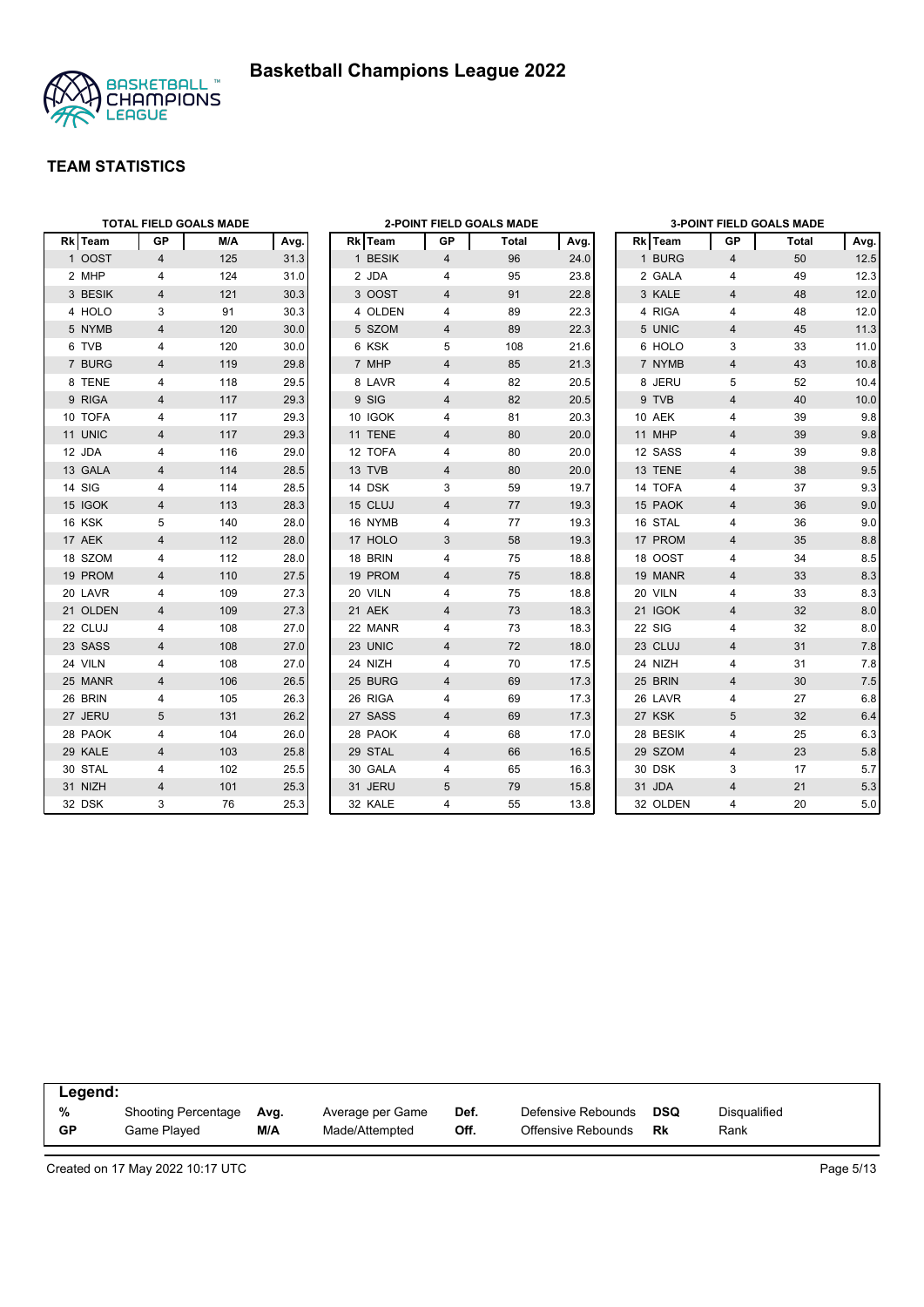



|          | <b>FREE THROWS MADE</b> |       |      |          |                | <b>TOTAL FIELD GOALS ATTEMPTS</b> |      |         |                         | 2-POINT FIELD GOALS ATTEMPTS |      |
|----------|-------------------------|-------|------|----------|----------------|-----------------------------------|------|---------|-------------------------|------------------------------|------|
| Rk Team  | <b>GP</b>               | Total | Avg. | Rk Team  | GP             | Total                             | Avg. | Rk Team | GР                      | Total                        | Avg. |
| 1 OLDEN  | $\overline{4}$          | 71    | 17.8 | 1 NYMB   | 4              | 279                               | 69.8 | 1 SZOM  | 4                       | 180                          | 45.0 |
| 2 VILN   | 4                       | 71    | 17.8 | 2 MHP    | 4              | 272                               | 68.0 | 2 MHP   | 4                       | 176                          | 44.0 |
| 3 CLUJ   | $\overline{4}$          | 69    | 17.3 | 3 GALA   | $\overline{4}$ | 266                               | 66.5 | 3 BESIK | $\overline{4}$          | 173                          | 43.3 |
| 4 GALA   | 4                       | 69    | 17.3 | 4 VILN   | 4              | 265                               | 66.3 | 4 JDA   | 4                       | 173                          | 43.3 |
| 5 MANR   | 4                       | 69    | 17.3 | 5 JERU   | 5              | 330                               | 66.0 | 5 OLDEN | $\overline{4}$          | 171                          | 42.8 |
| 6 HOLO   | 3                       | 52    | 17.3 | 6 AEK    | 4              | 263                               | 65.8 | 6 SIG   | 4                       | 164                          | 41.0 |
| 7 STAL   | 4                       | 65    | 16.3 | 7 PAOK   | 4              | 261                               | 65.3 | 7 KSK   | 5                       | 204                          | 40.8 |
| 8 NIZH   | 4                       | 64    | 16.0 | 8 KSK    | 5              | 322                               | 64.4 | 8 OOST  | 4                       | 161                          | 40.3 |
| 9 OOST   | 4                       | 62    | 15.5 | 9 PROM   | 4              | 257                               | 64.3 | 9 DSK   | 3                       | 121                          | 40.3 |
| 10 DSK   | 3                       | 46    | 15.3 | 10 HOLO  | 3              | 193                               | 64.3 | 10 PAOK | 4                       | 159                          | 39.8 |
| 11 PAOK  | 4                       | 59    | 14.8 | 11 TVB   | 4              | 253                               | 63.3 | 11 PROM | $\overline{4}$          | 157                          | 39.3 |
| 12 TOFA  | 4                       | 59    | 14.8 | 12 JDA   | 4              | 252                               | 63.0 | 12 VILN | 4                       | 157                          | 39.3 |
| 13 SZOM  | 4                       | 57    | 14.3 | 13 OOST  | 4              | 252                               | 63.0 | 13 NYMB | $\overline{\mathbf{4}}$ | 155                          | 38.8 |
| 14 JERU  | 5                       | 71    | 14.2 | 14 SIG   | 4              | 252                               | 63.0 | 14 IGOK | $\overline{4}$          | 153                          | 38.3 |
| 15 AEK   | 4                       | 56    | 14.0 | 15 BESIK | 4              | 251                               | 62.8 | 15 LAVR | $\overline{4}$          | 153                          | 38.3 |
| 16 IGOK  | 4                       | 51    | 12.8 | 16 LAVR  | 4              | 250                               | 62.5 | 16 TVB  | 4                       | 150                          | 37.5 |
| 17 KALE  | $\overline{\mathbf{4}}$ | 51    | 12.8 | 17 SASS  | 4              | 250                               | 62.5 | 17 AEK  | $\overline{4}$          | 147                          | 36.8 |
| 18 TVB   | 4                       | 51    | 12.8 | 18 CLUJ  | 4              | 248                               | 62.0 | 18 SASS | 4                       | 144                          | 36.0 |
| 19 BRIN  | 4                       | 50    | 12.5 | 19 IGOK  | 4              | 248                               | 62.0 | 19 TOFA | $\overline{4}$          | 142                          | 35.5 |
| 20 MHP   | 4                       | 48    | 12.0 | 20 STAL  | 4              | 248                               | 62.0 | 20 HOLO | 3                       | 104                          | 34.7 |
| 21 RIGA  | 4                       | 48    | 12.0 | 21 KALE  | 4              | 247                               | 61.8 | 21 CLUJ | $\overline{4}$          | 138                          | 34.5 |
| 22 LAVR  | 4                       | 47    | 11.8 | 22 SZOM  | 4              | 247                               | 61.8 | 22 TENE | 4                       | 138                          | 34.5 |
| 23 SASS  | 4                       | 47    | 11.8 | 23 OLDEN | 4              | 245                               | 61.3 | 23 STAL | $\overline{\mathbf{4}}$ | 135                          | 33.8 |
| 24 SIG   | 4                       | 47    | 11.8 | 24 DSK   | 3              | 184                               | 61.3 | 24 GALA | 4                       | 134                          | 33.5 |
| 25 KSK   | 5                       | 55    | 11.0 | 25 MANR  | 4              | 244                               | 61.0 | 25 NIZH | $\overline{\mathbf{4}}$ | 134                          | 33.5 |
| 26 PROM  | 4                       | 44    | 11.0 | 26 RIGA  | 4              | 244                               | 61.0 | 26 JERU | 5                       | 165                          | 33.0 |
| 27 NYMB  | $\overline{\mathbf{4}}$ | 43    | 10.8 | 27 NIZH  | 4              | 239                               | 59.8 | 27 BRIN | $\overline{4}$          | 131                          | 32.8 |
| 28 BESIK | 4                       | 41    | 10.3 | 28 TOFA  | 4              | 238                               | 59.5 | 28 RIGA | 4                       | 127                          | 31.8 |
| 29 BURG  | 4                       | 40    | 10.0 | 29 BRIN  | 4              | 236                               | 59.0 | 29 MANR | $\overline{4}$          | 126                          | 31.5 |
| 30 UNIC  | 4                       | 37    | 9.3  | 30 TENE  | 4              | 234                               | 58.5 | 30 UNIC | 4                       | 124                          | 31.0 |
| 31 TENE  | $\overline{4}$          | 35    | 8.8  | 31 BURG  | 4              | 232                               | 58.0 | 31 BURG | $\overline{4}$          | 121                          | 30.3 |
| 32 JDA   | 4                       | 31    | 7.8  | 32 UNIC  | 4              | 232                               | 58.0 | 32 KALE | $\overline{4}$          | 121                          | 30.3 |

| Legend: |                     |      |                  |      |                    |     |              |
|---------|---------------------|------|------------------|------|--------------------|-----|--------------|
| %       | Shooting Percentage | Avg. | Average per Game | Def. | Defensive Rebounds | DSQ | Disgualified |
| GP      | Game Plaved         | M/A  | Made/Attempted   | Off. | Offensive Rebounds | Rk  | Rank         |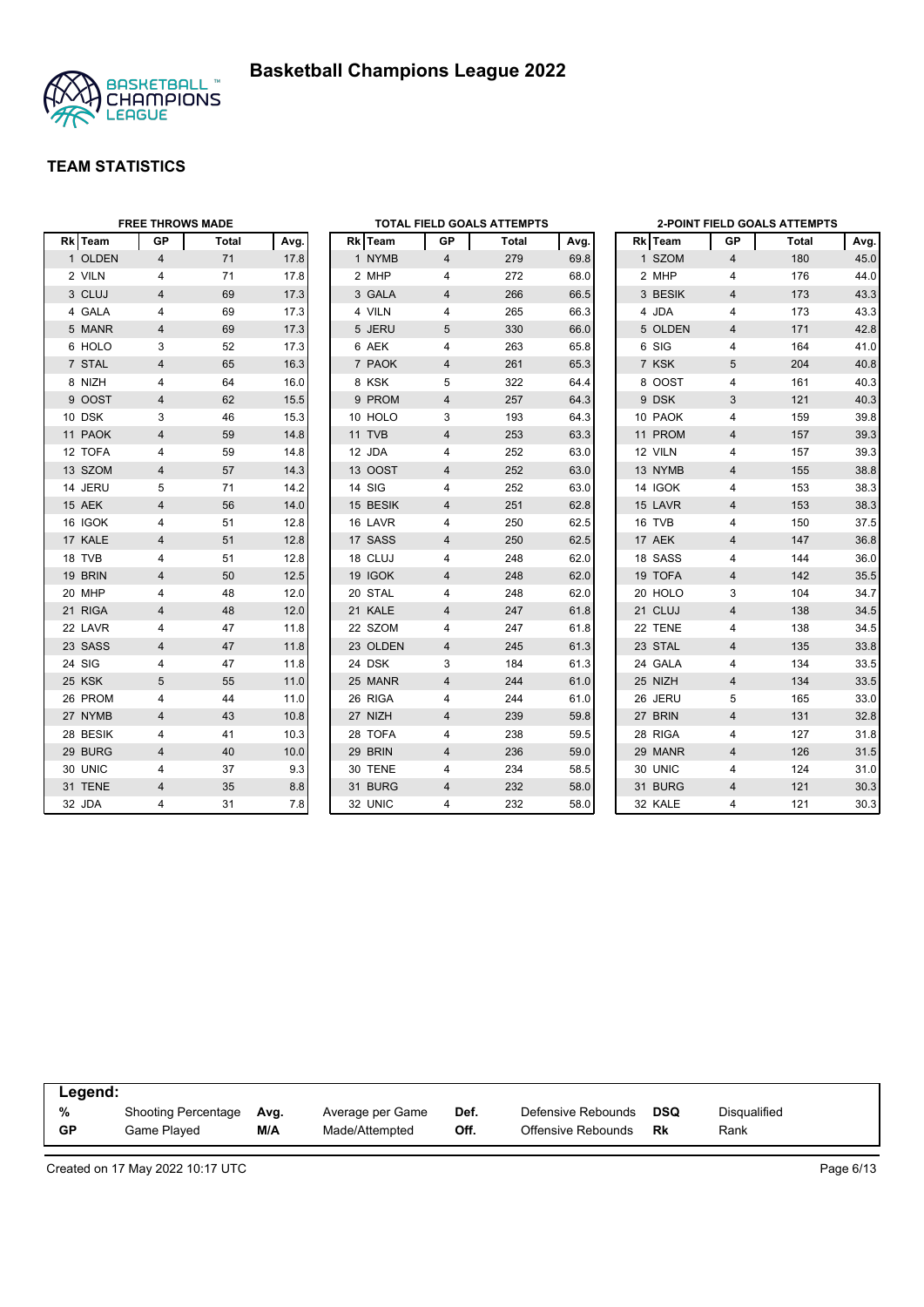

|                | <b>3-POINT FIELD GOALS ATTEMPTS</b> |       |      |  |          | <b>FREE THROWS ATTEMPTS</b> |       |      |  |          | <b>OFFENSIVE REBOUNDS</b> |       |      |  |  |
|----------------|-------------------------------------|-------|------|--|----------|-----------------------------|-------|------|--|----------|---------------------------|-------|------|--|--|
| <b>Rk</b> Team | GP                                  | Total | Avg. |  | Rk Team  | GP                          | Total | Avg. |  | Rk Team  | GP                        | Total | Avg. |  |  |
| 1 JERU         | 5                                   | 165   | 33.0 |  | 1 CLUJ   | 4                           | 104   | 26.0 |  | 1 IGOK   | 4                         | 60    | 15.0 |  |  |
| 2 GALA         | 4                                   | 132   | 33.0 |  | 2 HOLO   | 3                           | 71    | 23.7 |  | 2 MHP    | $\overline{4}$            | 60    | 15.0 |  |  |
| 3 KALE         | $\overline{4}$                      | 126   | 31.5 |  | 3 OLDEN  | 4                           | 93    | 23.3 |  | 3 SIG    | $\overline{4}$            | 54    | 13.5 |  |  |
| 4 NYMB         | 4                                   | 124   | 31.0 |  | 4 JERU   | 5                           | 109   | 21.8 |  | 4 SZOM   | 4                         | 54    | 13.5 |  |  |
| 5 HOLO         | 3                                   | 89    | 29.7 |  | 5 MANR   | $\overline{4}$              | 87    | 21.8 |  | 5 JERU   | 5                         | 66    | 13.2 |  |  |
| 6 MANR         | 4                                   | 118   | 29.5 |  | 6 VILN   | 4                           | 87    | 21.8 |  | 6 KSK    | 5                         | 65    | 13.0 |  |  |
| 7 RIGA         | $\overline{4}$                      | 117   | 29.3 |  | 7 OOST   | $\overline{4}$              | 85    | 21.3 |  | 7 CLUJ   | $\overline{4}$            | 52    | 13.0 |  |  |
| 8 AEK          | 4                                   | 116   | 29.0 |  | 8 PAOK   | 4                           | 85    | 21.3 |  | 8 DSK    | 3                         | 38    | 12.7 |  |  |
| 9 STAL         | 4                                   | 113   | 28.3 |  | 9 NIZH   | 4                           | 83    | 20.8 |  | 9 VILN   | $\overline{4}$            | 50    | 12.5 |  |  |
| 10 BURG        | 4                                   | 111   | 27.8 |  | 10 STAL  | 4                           | 82    | 20.5 |  | 10 NIZH  | 4                         | 49    | 12.3 |  |  |
| 11 CLUJ        | $\overline{4}$                      | 110   | 27.5 |  | 11 SZOM  | $\overline{4}$              | 82    | 20.5 |  | 11 GALA  | $\overline{4}$            | 46    | 11.5 |  |  |
| 12 UNIC        | 4                                   | 108   | 27.0 |  | 12 GALA  | 4                           | 80    | 20.0 |  | 12 PROM  | 4                         | 44    | 11.0 |  |  |
| 13 VILN        | 4                                   | 108   | 27.0 |  | 13 DSK   | 3                           | 60    | 20.0 |  | 13 MANR  | 4                         | 43    | 10.8 |  |  |
| 14 SASS        | $\overline{4}$                      | 106   | 26.5 |  | 14 IGOK  | 4                           | 79    | 19.8 |  | 14 PAOK  | $\overline{4}$            | 43    | 10.8 |  |  |
| 15 BRIN        | 4                                   | 105   | 26.3 |  | 15 TOFA  | 4                           | 78    | 19.5 |  | 15 TVB   | $\overline{\mathbf{4}}$   | 43    | 10.8 |  |  |
| 16 NIZH        | 4                                   | 105   | 26.3 |  | 16 AEK   | 4                           | 76    | 19.0 |  | 16 AEK   | 4                         | 41    | 10.3 |  |  |
| 17 TVB         | $\overline{4}$                      | 103   | 25.8 |  | 17 BRIN  | $\overline{4}$              | 76    | 19.0 |  | 17 JDA   | $\overline{4}$            | 41    | 10.3 |  |  |
| 18 PAOK        | 4                                   | 102   | 25.5 |  | 18 KALE  | 4                           | 70    | 17.5 |  | 18 NYMB  | 4                         | 41    | 10.3 |  |  |
| 19 PROM        | 4                                   | 100   | 25.0 |  | 19 RIGA  | 4                           | 65    | 16.3 |  | 19 OLDEN | 4                         | 41    | 10.3 |  |  |
| 20 LAVR        | 4                                   | 97    | 24.3 |  | 20 TVB   | 4                           | 65    | 16.3 |  | 20 SASS  | 4                         | 41    | 10.3 |  |  |
| 21 MHP         | 4                                   | 96    | 24.0 |  | 21 SIG   | 4                           | 64    | 16.0 |  | 21 STAL  | $\overline{4}$            | 41    | 10.3 |  |  |
| 22 TENE        | 4                                   | 96    | 24.0 |  | 22 TENE  | 4                           | 64    | 16.0 |  | 22 RIGA  | $\overline{4}$            | 40    | 10.0 |  |  |
| 23 TOFA        | $\overline{4}$                      | 96    | 24.0 |  | 23 SASS  | $\overline{4}$              | 63    | 15.8 |  | 23 OOST  | $\overline{4}$            | 39    | 9.8  |  |  |
| 24 IGOK        | 4                                   | 95    | 23.8 |  | 24 MHP   | 4                           | 62    | 15.5 |  | 24 BURG  | 4                         | 38    | 9.5  |  |  |
| 25 KSK         | 5                                   | 118   | 23.6 |  | 25 KSK   | 5                           | 77    | 15.4 |  | 25 TOFA  | $\overline{4}$            | 37    | 9.3  |  |  |
| 26 OOST        | 4                                   | 91    | 22.8 |  | 26 LAVR  | 4                           | 61    | 15.3 |  | 26 KALE  | $\overline{4}$            | 35    | 8.8  |  |  |
| 27 SIG         | $\overline{4}$                      | 88    | 22.0 |  | 27 BESIK | 4                           | 56    | 14.0 |  | 27 LAVR  | $\overline{\mathbf{4}}$   | 35    | 8.8  |  |  |
| 28 DSK         | 3                                   | 63    | 21.0 |  | 28 PROM  | 4                           | 56    | 14.0 |  | 28 TENE  | 4                         | 35    | 8.8  |  |  |
| 29 JDA         | $\overline{4}$                      | 79    | 19.8 |  | 29 BURG  | $\overline{4}$              | 55    | 13.8 |  | 29 BESIK | $\overline{4}$            | 33    | 8.3  |  |  |
| 30 BESIK       | 4                                   | 78    | 19.5 |  | 30 NYMB  | 4                           | 54    | 13.5 |  | 30 UNIC  | 4                         | 32    | 8.0  |  |  |
| 31 OLDEN       | $\overline{4}$                      | 74    | 18.5 |  | 31 UNIC  | $\overline{4}$              | 50    | 12.5 |  | 31 HOLO  | 3                         | 23    | 7.7  |  |  |
| 32 SZOM        | 4                                   | 67    | 16.8 |  | 32 JDA   | 4                           | 44    | 11.0 |  | 32 BRIN  | 4                         | 27    | 6.8  |  |  |

|           | Legend:             |      |                  |      |                    |     |                     |  |  |  |  |  |
|-----------|---------------------|------|------------------|------|--------------------|-----|---------------------|--|--|--|--|--|
| %         | Shooting Percentage | Avg. | Average per Game | Def. | Defensive Rebounds | DSQ | <b>Disqualified</b> |  |  |  |  |  |
| <b>GP</b> | Game Played         | M/A  | Made/Attempted   | Off. | Offensive Rebounds | Rk  | Rank                |  |  |  |  |  |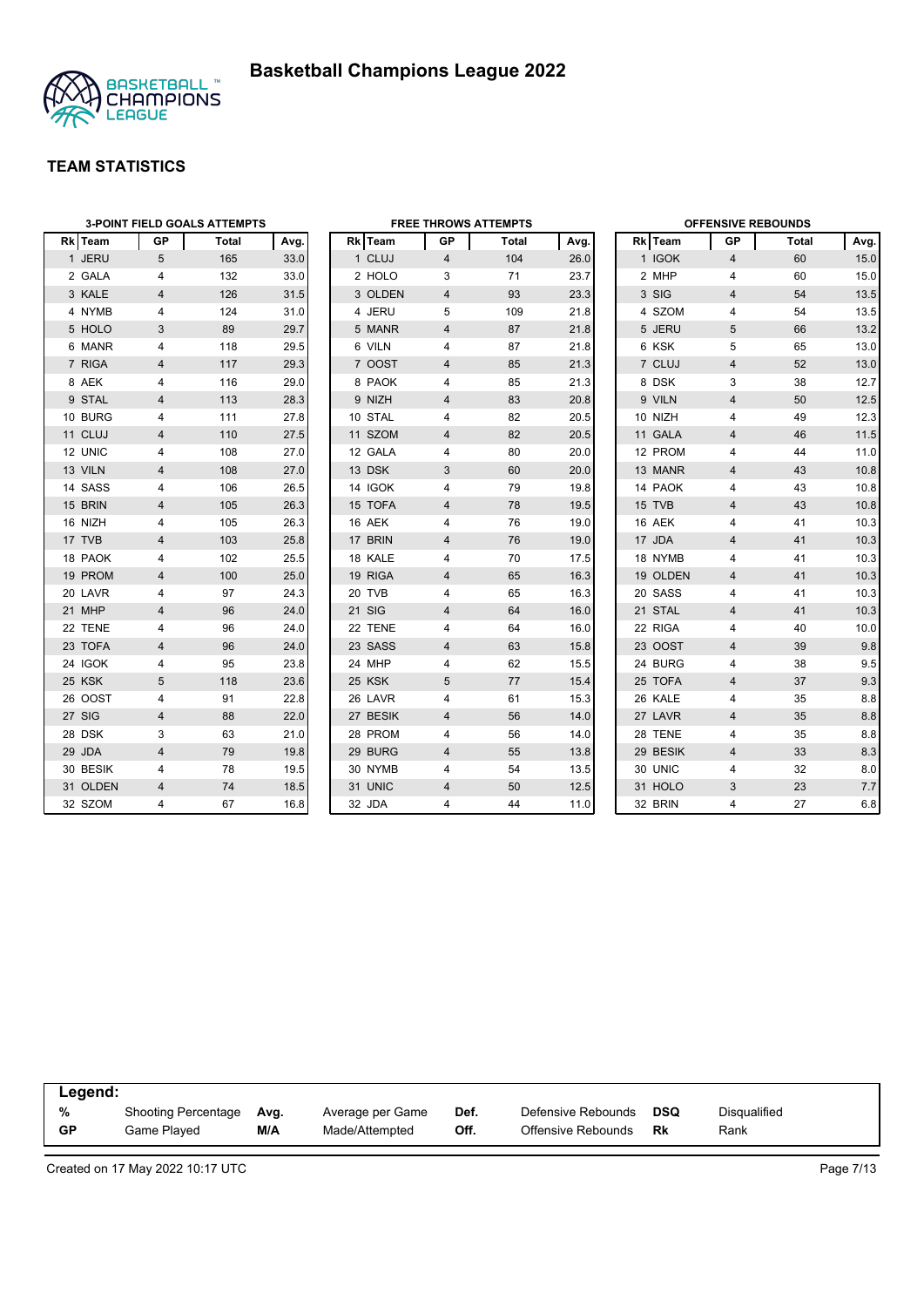

|          | <b>DEFENSIVE REBOUNDS</b> |       |      | <b>ALLOWED FIELD GOALS</b> |          |                |       |      | ALLOWED 2-POINT FIELD GOALS |          |                |       |      |
|----------|---------------------------|-------|------|----------------------------|----------|----------------|-------|------|-----------------------------|----------|----------------|-------|------|
| Rk Team  | GP                        | Total | Avg. |                            | Rk Team  | GP             | Total | Avg. |                             | Rk Team  | <b>GP</b>      | Total | Avg. |
| 1 HOLO   | 3                         | 92    | 30.7 |                            | 1 SASS   | $\overline{4}$ | 136   | 34.0 |                             | 1 SASS   | $\overline{4}$ | 105   | 26.3 |
| 2 IGOK   | 4                         | 118   | 29.5 |                            | 2 AEK    | 4              | 124   | 31.0 |                             | 2 UNIC   | $\overline{4}$ | 92    | 23.0 |
| 3 STAL   | $\overline{4}$            | 117   | 29.3 |                            | 3 KALE   | $\overline{4}$ | 121   | 30.3 |                             | 3 NIZH   | $\overline{4}$ | 88    | 22.0 |
| 4 MANR   | 4                         | 114   | 28.5 |                            | 4 NIZH   | 4              | 121   | 30.3 |                             | 4 NYMB   | 4              | 88    | 22.0 |
| 5 TENE   | 4                         | 114   | 28.5 |                            | 5 NYMB   | 4              | 120   | 30.0 |                             | 5 BURG   | $\overline{4}$ | 86    | 21.5 |
| 6 JERU   | 5                         | 140   | 28.0 |                            | 6 GALA   | 4              | 119   | 29.8 |                             | 6 STAL   | 4              | 86    | 21.5 |
| 7 PAOK   | 4                         | 110   | 27.5 |                            | 7 OLDEN  | 4              | 119   | 29.8 |                             | 7 VILN   | 4              | 86    | 21.5 |
| 8 PROM   | 4                         | 108   | 27.0 |                            | 8 RIGA   | 4              | 116   | 29.0 |                             | 8 AEK    | 4              | 85    | 21.3 |
| 9 NYMB   | 4                         | 107   | 26.8 |                            | 9 STAL   | 4              | 116   | 29.0 |                             | 9 KALE   | $\overline{4}$ | 85    | 21.3 |
| 10 BESIK | 4                         | 106   | 26.5 |                            | 10 TVB   | 4              | 116   | 29.0 |                             | 10 TVB   | 4              | 85    | 21.3 |
| 11 BRIN  | 4                         | 106   | 26.5 |                            | 11 BRIN  | 4              | 115   | 28.8 |                             | 11 BRIN  | $\overline{4}$ | 84    | 21.0 |
| 12 CLUJ  | 4                         | 106   | 26.5 |                            | 12 LAVR  | 4              | 115   | 28.8 |                             | 12 BESIK | 4              | 81    | 20.3 |
| 13 TVB   | $\overline{\mathbf{4}}$   | 106   | 26.5 |                            | 13 PROM  | $\overline{4}$ | 115   | 28.8 |                             | 13 DSK   | 3              | 61    | 20.3 |
| 14 OOST  | 4                         | 105   | 26.3 |                            | 14 VILN  | 4              | 114   | 28.5 |                             | 14 LAVR  | 4              | 79    | 19.8 |
| 15 SZOM  | 4                         | 105   | 26.3 |                            | 15 BESIK | 4              | 113   | 28.3 |                             | 15 MANR  | 4              | 78    | 19.5 |
| 16 GALA  | 4                         | 102   | 25.5 |                            | 16 OOST  | 4              | 113   | 28.3 |                             | 16 OLDEN | $\overline{4}$ | 76    | 19.0 |
| 17 MHP   | 4                         | 101   | 25.3 |                            | 17 TOFA  | $\overline{4}$ | 113   | 28.3 |                             | 17 SIG   | $\overline{4}$ | 76    | 19.0 |
| 18 DSK   | 3                         | 76    | 25.3 |                            | 18 SIG   | 4              | 112   | 28.0 |                             | 18 CLUJ  | 4              | 75    | 18.8 |
| 19 UNIC  | $\overline{4}$            | 100   | 25.0 |                            | 19 BURG  | $\overline{4}$ | 111   | 27.8 |                             | 19 TOFA  | $\overline{4}$ | 74    | 18.5 |
| 20 BURG  | 4                         | 99    | 24.8 |                            | 20 CLUJ  | 4              | 109   | 27.3 |                             | 20 OOST  | 4              | 73    | 18.3 |
| 21 JDA   | 4                         | 97    | 24.3 |                            | 21 IGOK  | 4              | 109   | 27.3 |                             | 21 GALA  | $\overline{4}$ | 72    | 18.0 |
| 22 RIGA  | 4                         | 96    | 24.0 |                            | 22 MHP   | 4              | 109   | 27.3 |                             | 22 RIGA  | $\overline{4}$ | 71    | 17.8 |
| 23 KALE  | 4                         | 95    | 23.8 |                            | 23 DSK   | 3              | 82    | 27.3 |                             | 23 SZOM  | $\overline{4}$ | 70    | 17.5 |
| 24 LAVR  | 4                         | 94    | 23.5 |                            | 24 KSK   | 5              | 136   | 27.2 |                             | 24 MHP   | $\overline{4}$ | 69    | 17.3 |
| 25 NIZH  | 4                         | 94    | 23.5 |                            | 25 UNIC  | 4              | 108   | 27.0 |                             | 25 PROM  | $\overline{4}$ | 69    | 17.3 |
| 26 SIG   | 4                         | 94    | 23.5 |                            | 26 SZOM  | 4              | 105   | 26.3 |                             | 26 PAOK  | 4              | 67    | 16.8 |
| 27 TOFA  | 4                         | 92    | 23.0 |                            | 27 PAOK  | 4              | 103   | 25.8 |                             | 27 TENE  | $\overline{4}$ | 66    | 16.5 |
| 28 VILN  | 4                         | 90    | 22.5 |                            | 28 MANR  | 4              | 102   | 25.5 |                             | 28 JERU  | 5              | 82    | 16.4 |
| 29 KSK   | 5                         | 110   | 22.0 |                            | 29 JERU  | 5              | 125   | 25.0 |                             | 29 HOLO  | 3              | 49    | 16.3 |
| 30 OLDEN | 4                         | 86    | 21.5 |                            | 30 TENE  | 4              | 100   | 25.0 |                             | 30 KSK   | 5              | 80    | 16.0 |
| 31 AEK   | $\overline{4}$            | 81    | 20.3 |                            | 31 JDA   | $\overline{4}$ | 99    | 24.8 |                             | 31 IGOK  | $\overline{4}$ | 64    | 16.0 |
| 32 SASS  | 4                         | 76    | 19.0 |                            | 32 HOLO  | 3              | 74    | 24.7 |                             | 32 JDA   | 4              | 60    | 15.0 |

| Legend:   |                            |      |                  |      |                    |           |              |  |
|-----------|----------------------------|------|------------------|------|--------------------|-----------|--------------|--|
| %         | <b>Shooting Percentage</b> | Ava. | Average per Game | Def. | Defensive Rebounds | DSQ       | Disqualified |  |
| <b>GP</b> | Game Played                | M/A  | Made/Attempted   | Off. | Offensive Rebounds | <b>Rk</b> | Rank         |  |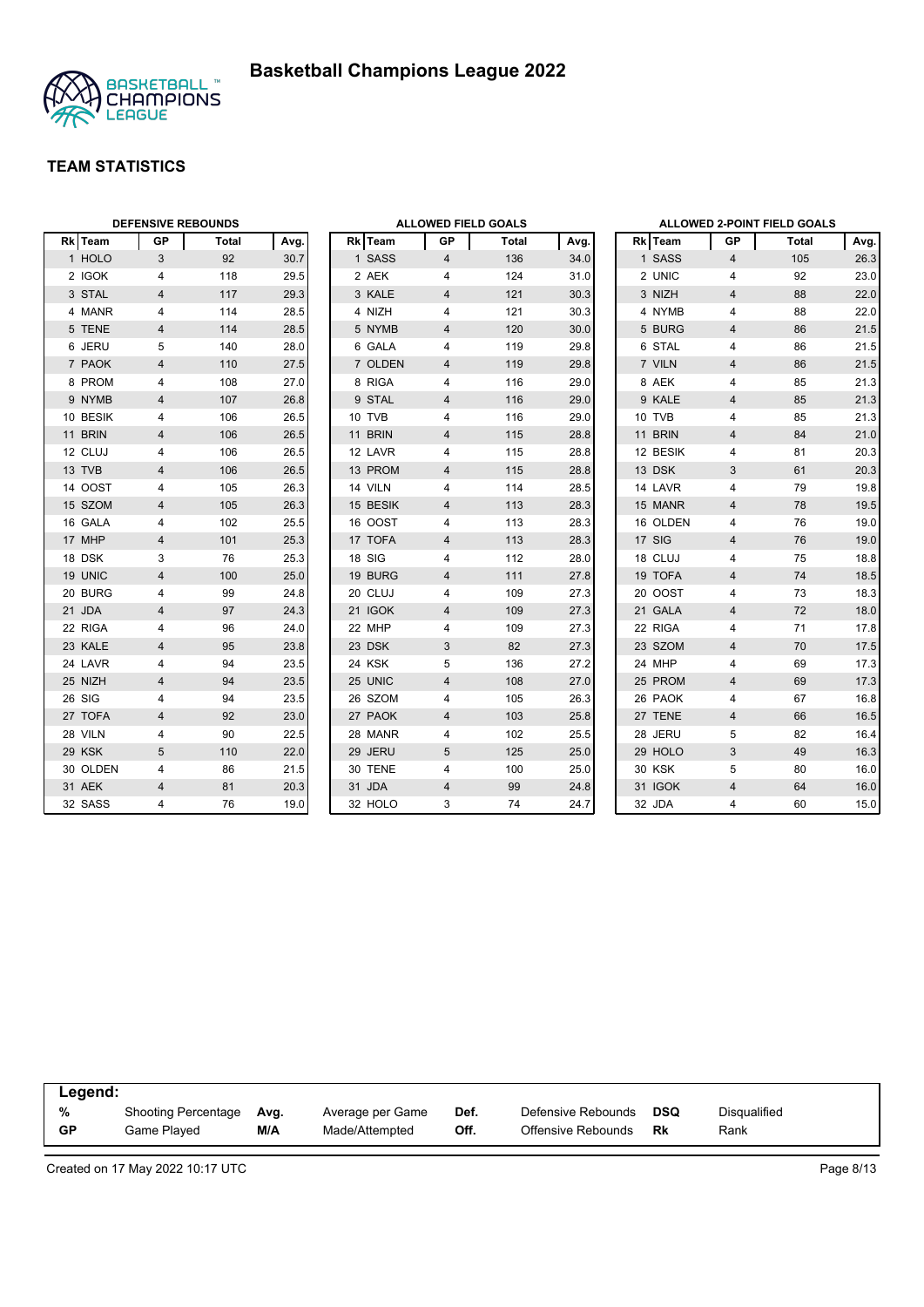

|          | <b>ALLOWED 3-POINT FIELD GOALS</b> |              | <b>ALLOWED FREE THROWS</b> |  |          |                |       |      | ALLOWED FIELD GOALS ATTEMPTS |          |                         |       |      |
|----------|------------------------------------|--------------|----------------------------|--|----------|----------------|-------|------|------------------------------|----------|-------------------------|-------|------|
| Rk Team  | GP                                 | <b>Total</b> | Avg.                       |  | Rk Team  | <b>GP</b>      | Total | Avg. |                              | Rk Team  | GP                      | Total | Avg. |
| 1 GALA   | $\overline{4}$                     | 47           | 11.8                       |  | 1 HOLO   | 3              | 62    | 20.7 |                              | 1 IGOK   | 4                       | 273   | 68.3 |
| 2 PROM   | 4                                  | 46           | 11.5                       |  | 2 NYMB   | 4              | 69    | 17.3 |                              | 2 STAL   | 4                       | 272   | 68.0 |
| 3 IGOK   | $\overline{4}$                     | 45           | 11.3                       |  | 3 JERU   | 5              | 83    | 16.6 |                              | 3 BESIK  | $\overline{4}$          | 265   | 66.3 |
| 4 RIGA   | 4                                  | 45           | 11.3                       |  | 4 BESIK  | 4              | 66    | 16.5 |                              | 4 NYMB   | 4                       | 265   | 66.3 |
| 5 KSK    | 5                                  | 56           | 11.2                       |  | 5 BURG   | $\overline{4}$ | 66    | 16.5 |                              | 5 TENE   | $\overline{4}$          | 265   | 66.3 |
| 6 OLDEN  | 4                                  | 43           | 10.8                       |  | 6 KSK    | 5              | 78    | 15.6 |                              | 6 GALA   | 4                       | 263   | 65.8 |
| 7 MHP    | $\overline{4}$                     | 40           | 10.0                       |  | 7 KALE   | $\overline{4}$ | 60    | 15.0 |                              | 7 LAVR   | $\overline{4}$          | 260   | 65.0 |
| 8 OOST   | 4                                  | 40           | 10.0                       |  | 8 OOST   | 4              | 60    | 15.0 |                              | 8 MANR   | 4                       | 260   | 65.0 |
| 9 AEK    | 4                                  | 39           | 9.8                        |  | 9 AEK    | 4              | 59    | 14.8 |                              | 9 TVB    | $\overline{4}$          | 260   | 65.0 |
| 10 JDA   | 4                                  | 39           | 9.8                        |  | 10 BRIN  | 4              | 58    | 14.5 |                              | 10 PROM  | 4                       | 259   | 64.8 |
| 11 TOFA  | 4                                  | 39           | 9.8                        |  | 11 CLUJ  | $\overline{4}$ | 58    | 14.5 |                              | 11 KALE  | $\overline{4}$          | 258   | 64.5 |
| 12 KALE  | 4                                  | 36           | 9.0                        |  | 12 IGOK  | 4              | 58    | 14.5 |                              | 12 OOST  | 4                       | 255   | 63.8 |
| 13 LAVR  | 4                                  | 36           | 9.0                        |  | 13 RIGA  | $\overline{4}$ | 58    | 14.5 |                              | 13 SASS  | $\overline{4}$          | 255   | 63.8 |
| 14 PAOK  | 4                                  | 36           | 9.0                        |  | 14 PAOK  | 4              | 55    | 13.8 |                              | 14 BURG  | 4                       | 253   | 63.3 |
| 15 SIG   | 4                                  | 36           | 9.0                        |  | 15 SZOM  | $\overline{4}$ | 55    | 13.8 |                              | 15 PAOK  | $\overline{4}$          | 253   | 63.3 |
| 16 SZOM  | 4                                  | 35           | 8.8                        |  | 16 JDA   | 4              | 54    | 13.5 |                              | 16 CLUJ  | 4                       | 252   | 63.0 |
| 17 JERU  | 5                                  | 43           | 8.6                        |  | 17 TENE  | $\overline{4}$ | 54    | 13.5 |                              | 17 SZOM  | $\overline{4}$          | 251   | 62.8 |
| 18 CLUJ  | 4                                  | 34           | 8.5                        |  | 18 MANR  | 4              | 52    | 13.0 |                              | 18 AEK   | 4                       | 248   | 62.0 |
| 19 TENE  | 4                                  | 34           | 8.5                        |  | 19 DSK   | 3              | 39    | 13.0 |                              | 19 RIGA  | 4                       | 248   | 62.0 |
| 20 NIZH  | 4                                  | 33           | 8.3                        |  | 20 OLDEN | 4              | 51    | 12.8 |                              | 20 JERU  | 5                       | 309   | 61.8 |
| 21 HOLO  | 3                                  | 25           | 8.3                        |  | 21 SIG   | $\overline{4}$ | 51    | 12.8 |                              | 21 BRIN  | $\overline{4}$          | 247   | 61.8 |
| 22 BESIK | 4                                  | 32           | 8.0                        |  | 22 NIZH  | 4              | 50    | 12.5 |                              | 22 NIZH  | 4                       | 247   | 61.8 |
| 23 NYMB  | $\overline{4}$                     | 32           | 8.0                        |  | 23 TOFA  | $\overline{4}$ | 48    | 12.0 |                              | 23 TOFA  | $\overline{\mathbf{4}}$ | 244   | 61.0 |
| 24 BRIN  | 4                                  | 31           | 7.8                        |  | 24 STAL  | 4              | 47    | 11.8 |                              | 24 HOLO  | 3                       | 183   | 61.0 |
| 25 SASS  | 4                                  | 31           | 7.8                        |  | 25 LAVR  | $\overline{4}$ | 43    | 10.8 |                              | 25 KSK   | 5                       | 303   | 60.6 |
| 26 TVB   | 4                                  | 31           | 7.8                        |  | 26 PROM  | 4              | 42    | 10.5 |                              | 26 UNIC  | 4                       | 242   | 60.5 |
| 27 STAL  | 4                                  | 30           | 7.5                        |  | 27 GALA  | 4              | 40    | 10.0 |                              | 27 OLDEN | $\overline{4}$          | 239   | 59.8 |
| 28 VILN  | 4                                  | 28           | 7.0                        |  | 28 SASS  | 4              | 40    | 10.0 |                              | 28 DSK   | 3                       | 179   | 59.7 |
| 29 DSK   | 3                                  | 21           | 7.0                        |  | 29 TVB   | 4              | 40    | 10.0 |                              | 29 VILN  | $\overline{4}$          | 236   | 59.0 |
| 30 BURG  | 4                                  | 25           | 6.3                        |  | 30 VILN  | 4              | 40    | 10.0 |                              | 30 MHP   | 4                       | 234   | 58.5 |
| 31 MANR  | 4                                  | 24           | 6.0                        |  | 31 MHP   | 4              | 38    | 9.5  |                              | 31 SIG   | $\overline{\mathbf{4}}$ | 232   | 58.0 |
| 32 UNIC  | 4                                  | 16           | 4.0                        |  | 32 UNIC  | 4              | 32    | 8.0  |                              | 32 JDA   | $\overline{4}$          | 224   | 56.0 |

|           | Legend:             |      |                  |      |                    |            |              |  |  |  |  |  |
|-----------|---------------------|------|------------------|------|--------------------|------------|--------------|--|--|--|--|--|
| %         | Shooting Percentage | Ava. | Average per Game | Def. | Defensive Rebounds | <b>DSQ</b> | Disqualified |  |  |  |  |  |
| <b>GP</b> | Game Played         | M/A  | Made/Attempted   | Off. | Offensive Rebounds | <b>Rk</b>  | Rank         |  |  |  |  |  |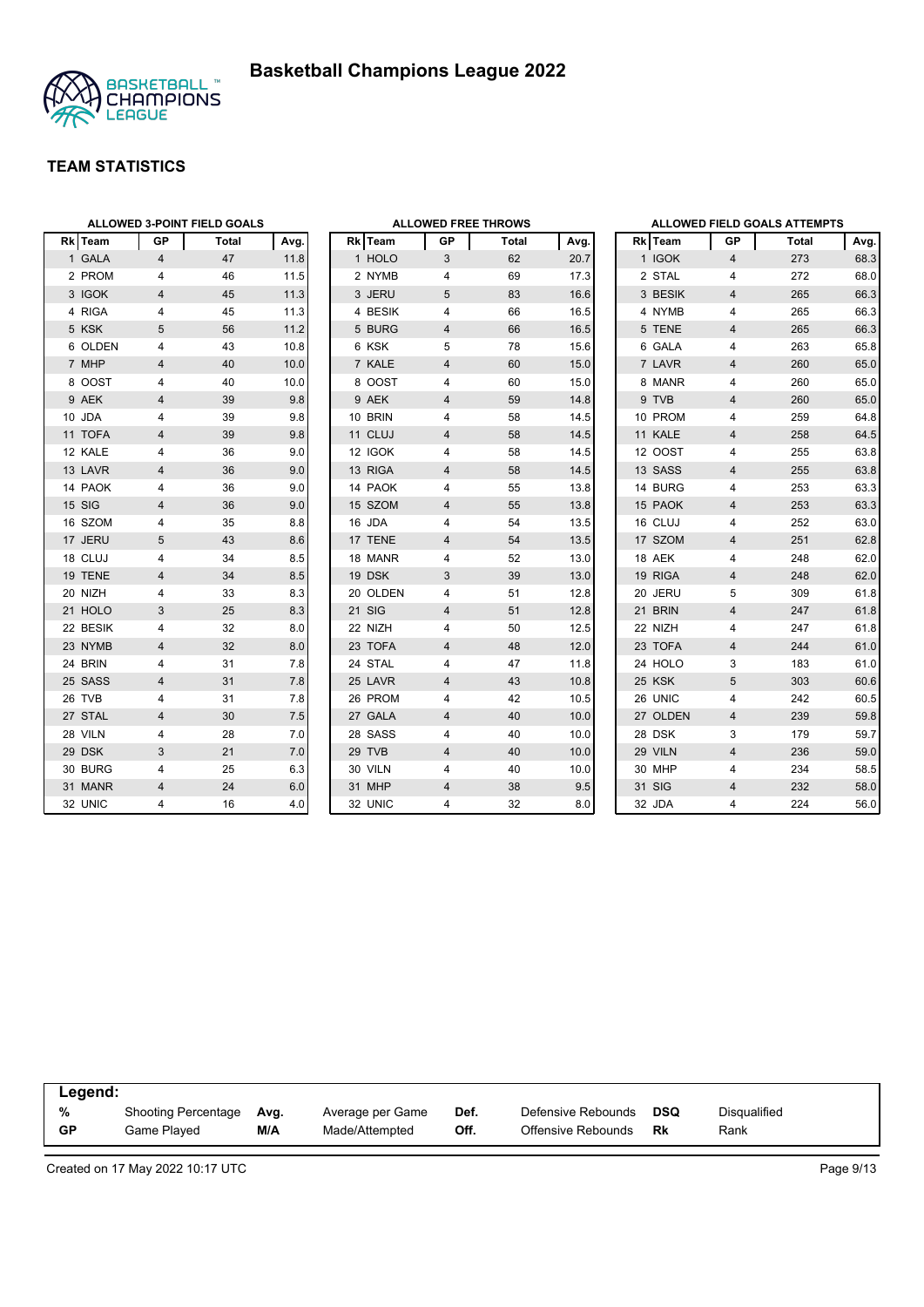



| <b>Rk</b> | Team     | <b>GP</b>               | <b>Total</b> | Avg. | <b>Rk</b> Team | GР                      |
|-----------|----------|-------------------------|--------------|------|----------------|-------------------------|
|           | 1 TVB    | 4                       | 175          | 43.8 | 1 STAL         | $\overline{\mathbf{4}}$ |
|           | 2 SASS   | 4                       | 174          | 43.5 | 2 IGOK         | 4                       |
|           | 3 NYMB   | 4                       | 172          | 43.0 | 3 GALA         | $\overline{4}$          |
|           | 4 UNIC   | 4                       | 171          | 42.8 | 4 SZOM         | 4                       |
|           | 5 BESIK  | 4                       | 167          | 41.8 | 5 JERU         | 5                       |
|           | 6 BURG   | 4                       | 167          | 41.8 | 6 KSK          | 5                       |
|           | 7 KALE   | 4                       | 162          | 40.5 | 7 JDA          | 4                       |
|           | 8 TENE   | 4                       | 160          | 40.0 | 8 LAVR         | 4                       |
|           | 9 MANR   | $\overline{\mathbf{4}}$ | 159          | 39.8 | 9 PROM         | 4                       |
|           | 10 VILN  | 4                       | 155          | 38.8 | 10 CLUJ        | 4                       |
|           | 11 OOST  | 4                       | 154          | 38.5 | 11 PAOK        | 4                       |
|           | 12 NIZH  | 4                       | 153          | 38.3 | 12 DSK         | 3                       |
|           | 13 BRIN  | 4                       | 152          | 38.0 | 13 HOLO        | 3                       |
|           | 14 AEK   | 4                       | 148          | 37.0 | 14 OLDEN       | 4                       |
|           | 15 LAVR  | $\overline{\mathbf{4}}$ | 148          | 37.0 | 15 SIG         | 4                       |
|           | 16 PROM  | 4                       | 147          | 36.8 | 16 TENE        | 4                       |
|           | 17 IGOK  | 4                       | 146          | 36.5 | 17 RIGA        | 4                       |
|           | 18 TOFA  | 4                       | 145          | 36.3 | 18 MANR        | 4                       |
|           | 19 PAOK  | 4                       | 144          | 36.0 | 19 OOST        | 4                       |
|           | 20 RIGA  | 4                       | 144          | 36.0 | 20 AEK         | 4                       |
|           | 21 CLUJ  | 4                       | 142          | 35.5 | 21 MHP         | 4                       |
|           | 22 GALA  | 4                       | 139          | 34.8 | 22 TOFA        | 4                       |
|           | 23 STAL  | 4                       | 139          | 34.8 | 23 BESIK       | 4                       |
|           | 24 SZOM  | 4                       | 137          | 34.3 | 24 KALE        | 4                       |
|           | 25 HOLO  | 3                       | 102          | 34.0 | 25 BRIN        | 4                       |
|           | 26 JERU  | 5                       | 169          | 33.8 | 26 NIZH        | 4                       |
|           | 27 MHP   | 4                       | 134          | 33.5 | 27 NYMB        | 4                       |
|           | 28 OLDEN | 4                       | 133          | 33.3 | 28 BURG        | 4                       |
|           | 29 DSK   | 3                       | 98           | 32.7 | 29 TVB         | 4                       |
|           | 30 KSK   | 5                       | 163          | 32.6 | 30 SASS        | 4                       |
|           | 31 SIG   | 4                       | 127          | 31.8 | 31 VILN        | $\overline{4}$          |
|           | 32 JDA   | 4                       | 112          | 28.0 | 32 UNIC        | 4                       |

| ALLOWED 3-POINT FIELD GOAL ATTEMPTS |             |                         |              |      |  |  |  |  |  |  |  |
|-------------------------------------|-------------|-------------------------|--------------|------|--|--|--|--|--|--|--|
|                                     | Rk Team     | GP                      | <b>Total</b> | Avg. |  |  |  |  |  |  |  |
| $\mathbf{1}$                        | <b>STAL</b> | 4                       | 133          | 33.3 |  |  |  |  |  |  |  |
|                                     | 2 IGOK      | 4                       | 127          | 31.8 |  |  |  |  |  |  |  |
|                                     | 3 GALA      | 4                       | 124          | 31.0 |  |  |  |  |  |  |  |
| 4                                   | <b>SZOM</b> | 4                       | 114          | 28.5 |  |  |  |  |  |  |  |
| 5                                   | <b>JERU</b> | 5                       | 140          | 28.0 |  |  |  |  |  |  |  |
|                                     | 6 KSK       | 5                       | 140          | 28.0 |  |  |  |  |  |  |  |
| $\overline{7}$                      | <b>JDA</b>  | $\overline{4}$          | 112          | 28.0 |  |  |  |  |  |  |  |
|                                     | 8 LAVR      | 4                       | 112          | 28.0 |  |  |  |  |  |  |  |
|                                     | 9 PROM      | $\overline{\mathbf{4}}$ | 112          | 28.0 |  |  |  |  |  |  |  |
|                                     | 10 CLUJ     | 4                       | 110          | 27.5 |  |  |  |  |  |  |  |
| 11                                  | <b>PAOK</b> | 4                       | 109          | 27.3 |  |  |  |  |  |  |  |
|                                     | 12 DSK      | 3                       | 81           | 27.0 |  |  |  |  |  |  |  |
|                                     | 13 HOLO     | 3                       | 81           | 27.0 |  |  |  |  |  |  |  |
|                                     | 14 OLDEN    | 4                       | 106          | 26.5 |  |  |  |  |  |  |  |
|                                     | 15 SIG      | 4                       | 105          | 26.3 |  |  |  |  |  |  |  |
|                                     | 16 TENE     | 4                       | 105          | 26.3 |  |  |  |  |  |  |  |
|                                     | 17 RIGA     | 4                       | 104          | 26.0 |  |  |  |  |  |  |  |
|                                     | 18 MANR     | $\overline{\mathbf{4}}$ | 101          | 25.3 |  |  |  |  |  |  |  |
|                                     | 19 OOST     | $\overline{4}$          | 101          | 25.3 |  |  |  |  |  |  |  |
|                                     | 20 AEK      | 4                       | 100          | 25.0 |  |  |  |  |  |  |  |
| 21                                  | <b>MHP</b>  | 4                       | 100          | 25.0 |  |  |  |  |  |  |  |
|                                     | 22 TOFA     | 4                       | 99           | 24.8 |  |  |  |  |  |  |  |
|                                     | 23 BESIK    | $\overline{4}$          | 98           | 24.5 |  |  |  |  |  |  |  |
|                                     | 24 KALE     | 4                       | 96           | 24.0 |  |  |  |  |  |  |  |
|                                     | 25 BRIN     | 4                       | 95           | 23.8 |  |  |  |  |  |  |  |
|                                     | 26 NIZH     | 4                       | 94           | 23.5 |  |  |  |  |  |  |  |
| 27                                  | <b>NYMB</b> | 4                       | 93           | 23.3 |  |  |  |  |  |  |  |
| 28                                  | <b>BURG</b> | 4                       | 86           | 21.5 |  |  |  |  |  |  |  |
|                                     | 29 TVB      | $\overline{4}$          | 85           | 21.3 |  |  |  |  |  |  |  |
|                                     | 30 SASS     | 4                       | 81           | 20.3 |  |  |  |  |  |  |  |
|                                     | 31 VILN     | $\overline{4}$          | 81           | 20.3 |  |  |  |  |  |  |  |
| 32                                  | <b>UNIC</b> | 4                       | 71           | 17.8 |  |  |  |  |  |  |  |

| <b>ALLOWED FREE THROWS ATTEMPTS</b> |             |                         |              |      |  |  |  |  |  |  |  |
|-------------------------------------|-------------|-------------------------|--------------|------|--|--|--|--|--|--|--|
|                                     | Rk Team     | <b>GP</b>               | <b>Total</b> | Avg. |  |  |  |  |  |  |  |
|                                     | 1 HOLO      | 3                       | 93           | 31.0 |  |  |  |  |  |  |  |
|                                     | 2 NYMB      | 4                       | 94           | 23.5 |  |  |  |  |  |  |  |
|                                     | 3 BURG      | $\overline{4}$          | 87           | 21.8 |  |  |  |  |  |  |  |
| $\overline{4}$                      | <b>KSK</b>  | 5                       | 107          | 21.4 |  |  |  |  |  |  |  |
| 5                                   | <b>OOST</b> | $\overline{\mathbf{4}}$ | 85           | 21.3 |  |  |  |  |  |  |  |
| 6                                   | <b>JERU</b> | 5                       | 105          | 21.0 |  |  |  |  |  |  |  |
|                                     | 7 CLUJ      | $\overline{\mathbf{4}}$ | 82           | 20.5 |  |  |  |  |  |  |  |
|                                     | 8 KALE      | 4                       | 81           | 20.3 |  |  |  |  |  |  |  |
|                                     | 9 BESIK     | $\overline{\mathbf{4}}$ | 80           | 20.0 |  |  |  |  |  |  |  |
|                                     | 10 DSK      | 3                       | 60           | 20.0 |  |  |  |  |  |  |  |
|                                     | 11 RIGA     | $\overline{4}$          | 78           | 19.5 |  |  |  |  |  |  |  |
|                                     | 12 AEK      | 4                       | 77           | 19.3 |  |  |  |  |  |  |  |
|                                     | 13 BRIN     | $\overline{\mathbf{4}}$ | 76           | 19.0 |  |  |  |  |  |  |  |
|                                     | 14 STAL     | 4                       | 72           | 18.0 |  |  |  |  |  |  |  |
|                                     | 15 MANR     | $\overline{4}$          | 71           | 17.8 |  |  |  |  |  |  |  |
|                                     | 16 PAOK     | 4                       | 71           | 17.8 |  |  |  |  |  |  |  |
|                                     | 17 SZOM     | $\overline{\mathbf{4}}$ | 71           | 17.8 |  |  |  |  |  |  |  |
|                                     | 18 OLDEN    | $\overline{\mathbf{4}}$ | 69           | 17.3 |  |  |  |  |  |  |  |
|                                     | 19 NIZH     | $\overline{\mathbf{4}}$ | 68           | 17.0 |  |  |  |  |  |  |  |
|                                     | 20 IGOK     | 4                       | 67           | 16.8 |  |  |  |  |  |  |  |
|                                     | 21 PROM     | $\overline{\mathbf{4}}$ | 67           | 16.8 |  |  |  |  |  |  |  |
|                                     | 22 GALA     | 4                       | 66           | 16.5 |  |  |  |  |  |  |  |
|                                     | 23 TENE     | $\overline{4}$          | 66           | 16.5 |  |  |  |  |  |  |  |
|                                     | 24 TOFA     | 4                       | 66           | 16.5 |  |  |  |  |  |  |  |
| 25                                  | <b>JDA</b>  | $\overline{\mathbf{4}}$ | 65           | 16.3 |  |  |  |  |  |  |  |
| 26                                  | SIG         | 4                       | 65           | 16.3 |  |  |  |  |  |  |  |
| 27                                  | <b>TVB</b>  | $\overline{\mathbf{4}}$ | 62           | 15.5 |  |  |  |  |  |  |  |
|                                     | 28 MHP      | 4                       | 58           | 14.5 |  |  |  |  |  |  |  |
| 29                                  | LAVR        | $\overline{\mathbf{4}}$ | 57           | 14.3 |  |  |  |  |  |  |  |
|                                     | 30 VILN     | 4                       | 55           | 13.8 |  |  |  |  |  |  |  |
|                                     | 31 SASS     | $\overline{\mathbf{4}}$ | 54           | 13.5 |  |  |  |  |  |  |  |
|                                     | 32 UNIC     | 4                       | 48           | 12.0 |  |  |  |  |  |  |  |

| Legend:   |                     |      |                  |      |                    |     |              |  |
|-----------|---------------------|------|------------------|------|--------------------|-----|--------------|--|
| %         | Shooting Percentage | Avg. | Average per Game | Def. | Defensive Rebounds | DSQ | Disqualified |  |
| <b>GP</b> | Game Plaved         | M/A  | Made/Attempted   | Off. | Offensive Rebounds | Rk  | Rank         |  |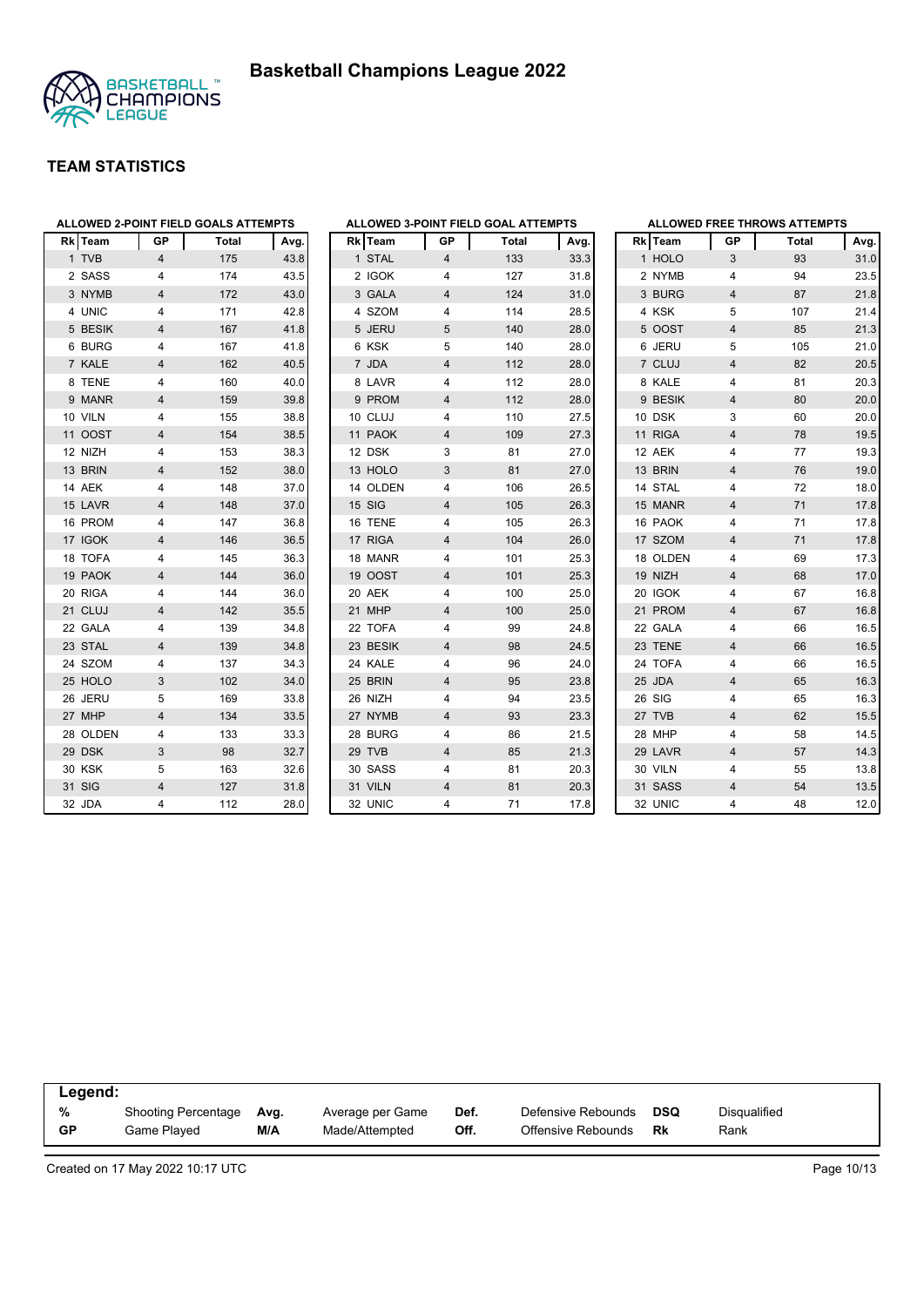



|          | <b>OPPONENT TOTAL FIELD GOALS %</b> |         |      |               |                | <b>OPPONENT 2-POINT FIELD GOALS %</b> |      | <b>OPPONENT 3-POINT FIELD GOALS %</b> |                |        |      |  |
|----------|-------------------------------------|---------|------|---------------|----------------|---------------------------------------|------|---------------------------------------|----------------|--------|------|--|
| Rk Team  | GP                                  | M/A     | %    | Rk Team       | GP             | M/A                                   | %    | Rk Team                               | GP             | M/A    | %    |  |
| 1 TENE   | $\overline{4}$                      | 100/265 | 37.7 | 1 TENE        | $\overline{4}$ | 66/160                                | 41.3 | 1 UNIC                                | $\overline{4}$ | 16/71  | 22.5 |  |
| 2 MANR   | 4                                   | 102/260 | 39.2 | 2 IGOK        | 4              | 64/146                                | 43.8 | 2 STAL                                | 4              | 30/133 | 22.6 |  |
| 3 IGOK   | 4                                   | 109/273 | 39.9 | 3 PAOK        | 4              | 67/144                                | 46.5 | 3 MANR                                | 4              | 24/101 | 23.8 |  |
| 4 HOLO   | 3                                   | 74/183  | 40.4 | 4 PROM        | 4              | 69/147                                | 46.9 | 4 DSK                                 | 3              | 21/81  | 25.9 |  |
| 5 JERU   | 5                                   | 125/309 | 40.5 | 5 OOST        | 4              | 73/154                                | 47.4 | 5 BURG                                | 4              | 25/86  | 29.1 |  |
| 6 PAOK   | 4                                   | 103/253 | 40.7 | 6 HOLO        | 3              | 49/102                                | 48.0 | 6 SZOM                                | 4              | 35/114 | 30.7 |  |
| 7 SZOM   | 4                                   | 105/251 | 41.8 | 7 BESIK       | 4              | 81/167                                | 48.5 | 7 JERU                                | 5              | 43/140 | 30.7 |  |
| 8 BESIK  | 4                                   | 113/265 | 42.6 | 8 JERU        | 5              | 82/169                                | 48.5 | 8 HOLO                                | 3              | 25/81  | 30.9 |  |
| 9 STAL   | 4                                   | 116/272 | 42.6 | 9 TVB         | $\overline{4}$ | 85/175                                | 48.6 | 9 CLUJ                                | $\overline{4}$ | 34/110 | 30.9 |  |
| 10 CLUJ  | 4                                   | 109/252 | 43.3 | 10 MANR       | 4              | 78/159                                | 49.1 | 10 LAVR                               | 4              | 36/112 | 32.1 |  |
| 11 BURG  | 4                                   | 111/253 | 43.9 | <b>11 KSK</b> | 5              | 80/163                                | 49.1 | 11 TENE                               | $\overline{4}$ | 34/105 | 32.4 |  |
| 12 JDA   | 4                                   | 99/224  | 44.2 | 12 RIGA       | 4              | 71/144                                | 49.3 | 12 BRIN                               | 4              | 31/95  | 32.6 |  |
| 13 LAVR  | 4                                   | 115/260 | 44.2 | 13 TOFA       | 4              | 74/145                                | 51.0 | 13 BESIK                              | 4              | 32/98  | 32.7 |  |
| 14 OOST  | 4                                   | 113/255 | 44.3 | 14 SZOM       | 4              | 70/137                                | 51.1 | 14 PAOK                               | 4              | 36/109 | 33.0 |  |
| 15 PROM  | 4                                   | 115/259 | 44.4 | 15 NYMB       | 4              | 88/172                                | 51.2 | 15 SIG                                | $\overline{4}$ | 36/105 | 34.3 |  |
| 16 TVB   | 4                                   | 116/260 | 44.6 | 16 MHP        | 4              | 69/134                                | 51.5 | 16 NYMB                               | 4              | 32/93  | 34.4 |  |
| 17 UNIC  | $\overline{4}$                      | 108/242 | 44.6 | 17 BURG       | 4              | 86/167                                | 51.5 | 17 VILN                               | $\overline{4}$ | 28/81  | 34.6 |  |
| 18 KSK   | 5                                   | 136/303 | 44.9 | 18 GALA       | 4              | 72/139                                | 51.8 | 18 JDA                                | 4              | 39/112 | 34.8 |  |
| 19 GALA  | 4                                   | 119/263 | 45.2 | 19 KALE       | 4              | 85/162                                | 52.5 | 19 NIZH                               | 4              | 33/94  | 35.1 |  |
| 20 NYMB  | 4                                   | 120/265 | 45.3 | 20 CLUJ       | 4              | 75/142                                | 52.8 | 20 IGOK                               | 4              | 45/127 | 35.4 |  |
| 21 DSK   | 3                                   | 82/179  | 45.8 | 21 LAVR       | 4              | 79/148                                | 53.4 | 21 TVB                                | $\overline{4}$ | 31/85  | 36.5 |  |
| 22 TOFA  | 4                                   | 113/244 | 46.3 | 22 JDA        | 4              | 60/112                                | 53.6 | 22 KALE                               | 4              | 36/96  | 37.5 |  |
| 23 BRIN  | 4                                   | 115/247 | 46.6 | 23 UNIC       | 4              | 92/171                                | 53.8 | 23 GALA                               | $\overline{4}$ | 47/124 | 37.9 |  |
| 24 MHP   | 4                                   | 109/234 | 46.6 | 24 BRIN       | 4              | 84/152                                | 55.3 | 24 SASS                               | 4              | 31/81  | 38.3 |  |
| 25 RIGA  | 4                                   | 116/248 | 46.8 | 25 VILN       | 4              | 86/155                                | 55.5 | 25 AEK                                | $\overline{4}$ | 39/100 | 39.0 |  |
| 26 KALE  | 4                                   | 121/258 | 46.9 | 26 OLDEN      | 4              | 76/133                                | 57.1 | 26 TOFA                               | 4              | 39/99  | 39.4 |  |
| 27 SIG   | 4                                   | 112/232 | 48.3 | 27 AEK        | 4              | 85/148                                | 57.4 | 27 OOST                               | $\overline{4}$ | 40/101 | 39.6 |  |
| 28 VILN  | 4                                   | 114/236 | 48.3 | 28 NIZH       | 4              | 88/153                                | 57.5 | 28 MHP                                | 4              | 40/100 | 40.0 |  |
| 29 NIZH  | $\overline{4}$                      | 121/247 | 49.0 | 29 SIG        | $\overline{4}$ | 76/127                                | 59.8 | 29 KSK                                | 5              | 56/140 | 40.0 |  |
| 30 OLDEN | 4                                   | 119/239 | 49.8 | 30 SASS       | 4              | 105/174                               | 60.3 | 30 OLDEN                              | 4              | 43/106 | 40.6 |  |
| 31 AEK   | $\overline{4}$                      | 124/248 | 50.0 | 31 STAL       | $\overline{4}$ | 86/139                                | 61.9 | 31 PROM                               | $\overline{4}$ | 46/112 | 41.1 |  |
| 32 SASS  | 4                                   | 136/255 | 53.3 | 32 DSK        | 3              | 61/98                                 | 62.2 | 32 RIGA                               | $\overline{4}$ | 45/104 | 43.3 |  |

| Legend:   |                     |      |                  |      |                    |     |              |
|-----------|---------------------|------|------------------|------|--------------------|-----|--------------|
| %         | Shooting Percentage | Avg. | Average per Game | Def. | Defensive Rebounds | DSQ | Disgualified |
| <b>GP</b> | Game Plaved         | M/A  | Made/Attempted   | Off. | Offensive Rebounds | Rk  | Rank         |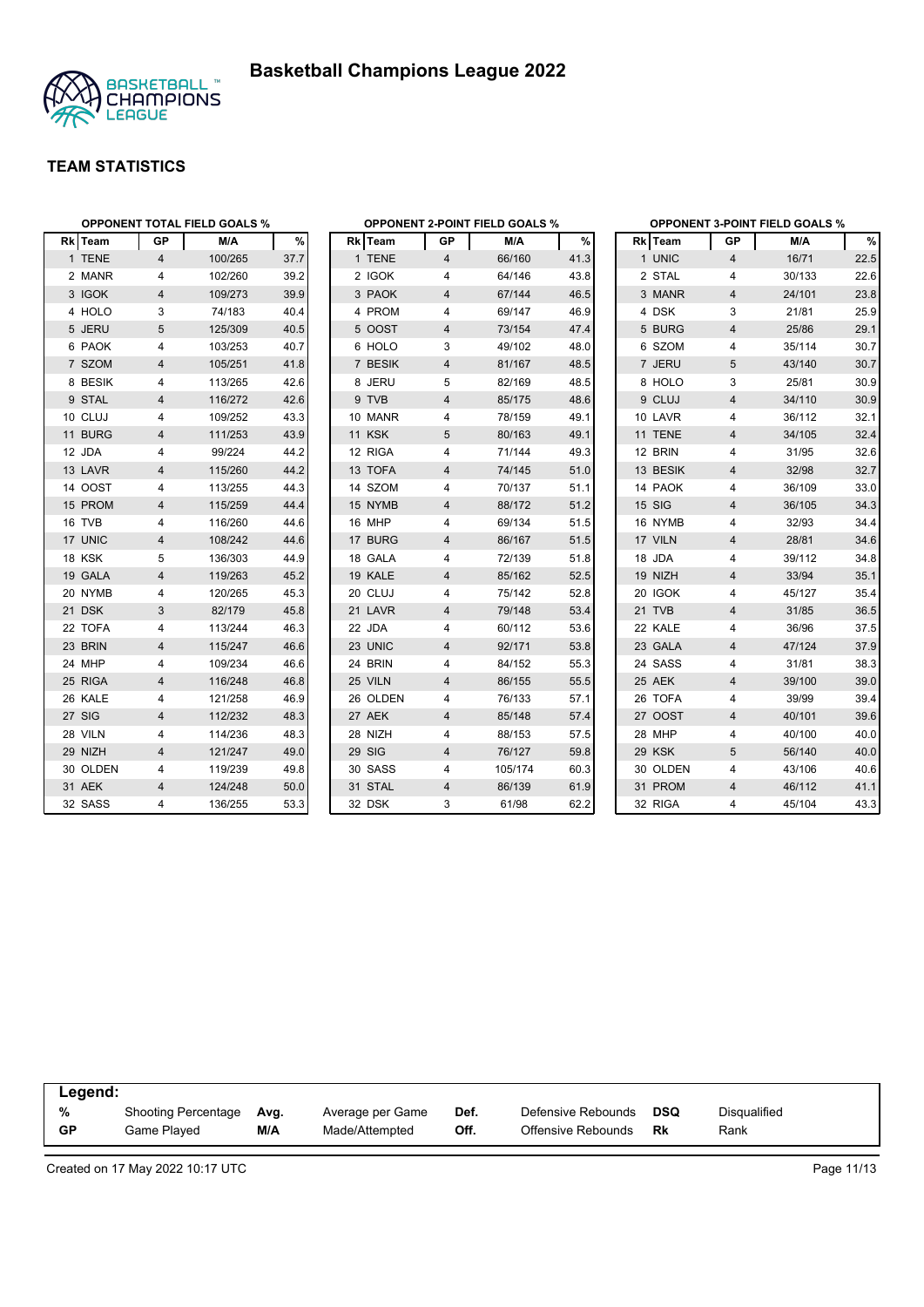



| <b>OPPONENT FREE THROWS %</b> |                |        |      | <b>BENCH POINTS</b> |          |                |              | <b>FAST BREAK POINTS</b> |  |          |                         |       |      |
|-------------------------------|----------------|--------|------|---------------------|----------|----------------|--------------|--------------------------|--|----------|-------------------------|-------|------|
| Rk Team                       | GP             | M/A    | %    |                     | Rk Team  | GP             | <b>Total</b> | Avg.                     |  | Rk Team  | GP                      | Total | Avg. |
| 1 IGOK                        | 4              | 58/67  | 86.6 |                     | 1 MANR   | $\overline{4}$ | 163          | 40.8                     |  | 1 GALA   | $\overline{4}$          | 71    | 17.8 |
| 2 JDA                         | 4              | 54/65  | 83.1 |                     | 2 TENE   | 4              | 142          | 35.5                     |  | 2 PAOK   | 4                       | 63    | 15.8 |
| 3 BESIK                       | 4              | 66/80  | 82.5 |                     | 3 JERU   | 5              | 177          | 35.4                     |  | 3 PROM   | $\overline{4}$          | 60    | 15.0 |
| 4 TENE                        | 4              | 54/66  | 81.8 |                     | 4 BURG   | 4              | 136          | 34.0                     |  | 4 BRIN   | 4                       | 57    | 14.3 |
| 5 JERU                        | 5              | 83/105 | 79.0 |                     | 5 RIGA   | 4              | 135          | 33.8                     |  | 5 TVB    | $\overline{4}$          | 56    | 14.0 |
| 6 SIG                         | 4              | 51/65  | 78.5 |                     | 6 UNIC   | 4              | 135          | 33.8                     |  | 6 NYMB   | 4                       | 55    | 13.8 |
| 7 PAOK                        | $\overline{4}$ | 55/71  | 77.5 |                     | 7 HOLO   | 3              | 100          | 33.3                     |  | 7 STAL   | $\overline{4}$          | 54    | 13.5 |
| 8 SZOM                        | 4              | 55/71  | 77.5 |                     | 8 KSK    | 5              | 162          | 32.4                     |  | 8 BURG   | 4                       | 53    | 13.3 |
| 9 AEK                         | 4              | 59/77  | 76.6 |                     | 9 KALE   | 4              | 120          | 30.0                     |  | 9 OLDEN  | $\overline{4}$          | 50    | 12.5 |
| 10 BRIN                       | 4              | 58/76  | 76.3 |                     | 10 SZOM  | 4              | 120          | 30.0                     |  | 10 TOFA  | 4                       | 49    | 12.3 |
| 11 BURG                       | 4              | 66/87  | 75.9 |                     | 11 OOST  | 4              | 119          | 29.8                     |  | 11 BESIK | $\overline{4}$          | 48    | 12.0 |
| 12 LAVR                       | 4              | 43/57  | 75.4 |                     | 12 NIZH  | 4              | 114          | 28.5                     |  | 12 SASS  | 4                       | 48    | 12.0 |
| 13 RIGA                       | 4              | 58/78  | 74.4 |                     | 13 OLDEN | 4              | 109          | 27.3                     |  | 13 MANR  | $\overline{\mathbf{4}}$ | 47    | 11.8 |
| 14 KALE                       | 4              | 60/81  | 74.1 |                     | 14 SIG   | 4              | 106          | 26.5                     |  | 14 SZOM  | $\overline{4}$          | 47    | 11.8 |
| 15 SASS                       | 4              | 40/54  | 74.1 |                     | 15 AEK   | 4              | 105          | 26.3                     |  | 15 IGOK  | $\overline{4}$          | 44    | 11.0 |
| 16 OLDEN                      | 4              | 51/69  | 73.9 |                     | 16 PAOK  | 4              | 105          | 26.3                     |  | 16 LAVR  | 4                       | 43    | 10.8 |
| 17 NIZH                       | $\overline{4}$ | 50/68  | 73.5 |                     | 17 MHP   | $\overline{4}$ | 104          | 26.0                     |  | 17 RIGA  | $\overline{4}$          | 43    | 10.8 |
| 18 NYMB                       | 4              | 69/94  | 73.4 |                     | 18 DSK   | 3              | 78           | 26.0                     |  | 18 UNIC  | 4                       | 42    | 10.5 |
| 19 MANR                       | 4              | 52/71  | 73.2 |                     | 19 BRIN  | 4              | 102          | 25.5                     |  | 19 SIG   | $\overline{4}$          | 40    | 10.0 |
| 20 KSK                        | 5              | 78/107 | 72.9 |                     | 20 IGOK  | 4              | 101          | 25.3                     |  | 20 OOST  | 4                       | 38    | 9.5  |
| 21 TOFA                       | 4              | 48/66  | 72.7 |                     | 21 SASS  | 4              | 93           | 23.3                     |  | 21 DSK   | 3                       | 26    | 8.7  |
| 22 VILN                       | 4              | 40/55  | 72.7 |                     | 22 NYMB  | 4              | 92           | 23.0                     |  | 22 MHP   | 4                       | 34    | 8.5  |
| 23 CLUJ                       | 4              | 58/82  | 70.7 |                     | 23 PROM  | 4              | 90           | 22.5                     |  | 23 AEK   | $\overline{\mathbf{4}}$ | 33    | 8.3  |
| 24 OOST                       | 4              | 60/85  | 70.6 |                     | 24 VILN  | 4              | 90           | 22.5                     |  | 24 VILN  | $\overline{4}$          | 33    | 8.3  |
| 25 HOLO                       | 3              | 62/93  | 66.7 |                     | 25 JDA   | 4              | 89           | 22.3                     |  | 25 CLUJ  | 4                       | 32    | 8.0  |
| 26 UNIC                       | 4              | 32/48  | 66.7 |                     | 26 TVB   | 4              | 89           | 22.3                     |  | 26 TENE  | 4                       | 30    | 7.5  |
| 27 MHP                        | $\overline{4}$ | 38/58  | 65.5 |                     | 27 TOFA  | 4              | 87           | 21.8                     |  | 27 JERU  | 5                       | 35    | 7.0  |
| 28 STAL                       | 4              | 47/72  | 65.3 |                     | 28 LAVR  | 4              | 78           | 19.5                     |  | 28 JDA   | 4                       | 27    | 6.8  |
| 29 DSK                        | 3              | 39/60  | 65.0 |                     | 29 CLUJ  | 4              | 74           | 18.5                     |  | 29 KSK   | 5                       | 33    | 6.6  |
| 30 TVB                        | 4              | 40/62  | 64.5 |                     | 30 STAL  | 4              | 68           | 17.0                     |  | 30 HOLO  | 3                       | 14    | 4.7  |
| 31 PROM                       | $\overline{4}$ | 42/67  | 62.7 |                     | 31 GALA  | $\overline{4}$ | 61           | 15.3                     |  | 31 KALE  | $\overline{4}$          | 16    | 4.0  |
| 32 GALA                       | 4              | 40/66  | 60.6 |                     | 32 BESIK | 4              | 59           | 14.8                     |  | 32 NIZH  | $\overline{4}$          | 15    | 3.8  |

| Legend: |                     |      |                  |      |                    |            |                     |  |  |
|---------|---------------------|------|------------------|------|--------------------|------------|---------------------|--|--|
| %       | Shooting Percentage | Avg. | Average per Game | Def. | Defensive Rebounds | <b>DSQ</b> | <b>Disqualified</b> |  |  |
| GP      | Game Plaved         | M/A  | Made/Attempted   | Off. | Offensive Rebounds | Rk         | Rank                |  |  |